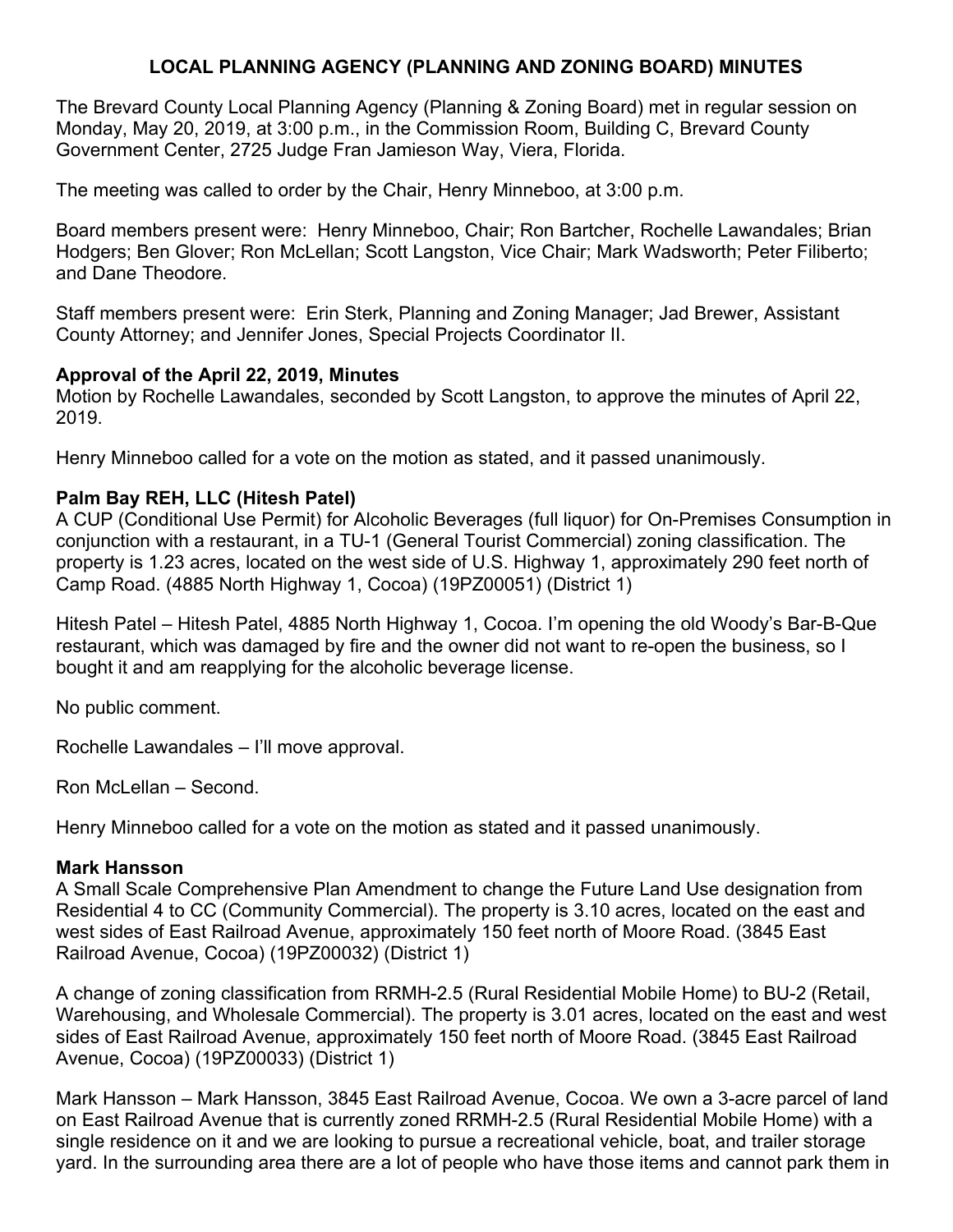a residential area. It's a very rural area on an unimproved road. There are no other residences with a postal address on the road. We think it's compatible with the surrounding business ventures that are nearby, as it's not intrusive to any neighbors. We don't plan on having any buildings, only fencing for security, and lighting. We just want to change the zoning and land use classifications in order to make this storage yard for people with boats, lawn equipment, or similar items.

Rochelle Lawandales – Are there going to be any site planning requirements? Is he going to have to provide for stormwater management, buffering, and landscaping?

Erin Sterk – Yes, there are requirements for a wall adjacent to the subdivision to the north; they will have to site plan the area with the existing residence if it's to be used as the 300 square-foot building required for the office for the storage yard. There are also requirements in site planning for access for commercial properties to a paved road, so either Railroad Avenue would have to be paved to this point, which may be a challenge because it's a long distance they need to go, or access to Pam-Lem Street to the east, which would need to be negotiated with those property owners. There are some challenges at site plan, but they are not related to the zoning action, and the applicant is still working diligently on all of those things and is aware of those issues.

Mark Hansson – I'm not sure of any other ventures I could use it for that don't require as much site planning or paved roads, I just want to do some sort of business on the property. The paved road is an issue and I already talked to Commissioner Pritchett's office concerning getting an agreement with my neighbors, I guess they have a 10-year plan where you can split the cost of road improvements. I'm pursuing that if I can, but it will take time. I will pursue it as I can afford it to accomplish the venture.

Rochelle Lawandales – Is this your residence?

Mark Hansson – It is now.

Rochelle Lawandales – Can you access it from Pam-Lem Street?

Mark Hansson – Only if I purchase the single parcel adjacent to me, and I have not asked them for an easement; it used to be part of this parcel, so it would be great if I could pursue that.

Rochelle Lawandales – There were some other uses in BU-2 (Retail, Warehousing, and Wholesale Commercial) that I think might have a negative impact on the residential subdivision to the north. Erin, there were welding shops and several heavier commercial quasi-industrial uses in BU-2 that I wanted to see if the applicant would be willing to also add to the BDP (Binding Development Plan) to restrict them out of the area. Uses such as auto body shops, welding shops, and mortuaries.

Mark Hansson – I would be willing to add those restricted uses to the BDP. On Pam-Lem Street there are similar uses already and there is a fence place that is always loading things and making noise.

Rochelle Lawandales – I'm talking about manufacturing kinds of uses.

Mark Hansson – There is a 40-foot natural vegetative barrier on the subdivision to the north that is already embedded in that development. The north side of our lot is also where most of the trees are, which we intend to leave. I'll let the building department assess the concrete wall. Whatever the code requires we will accomplish. We do not want to have an intrusive impact.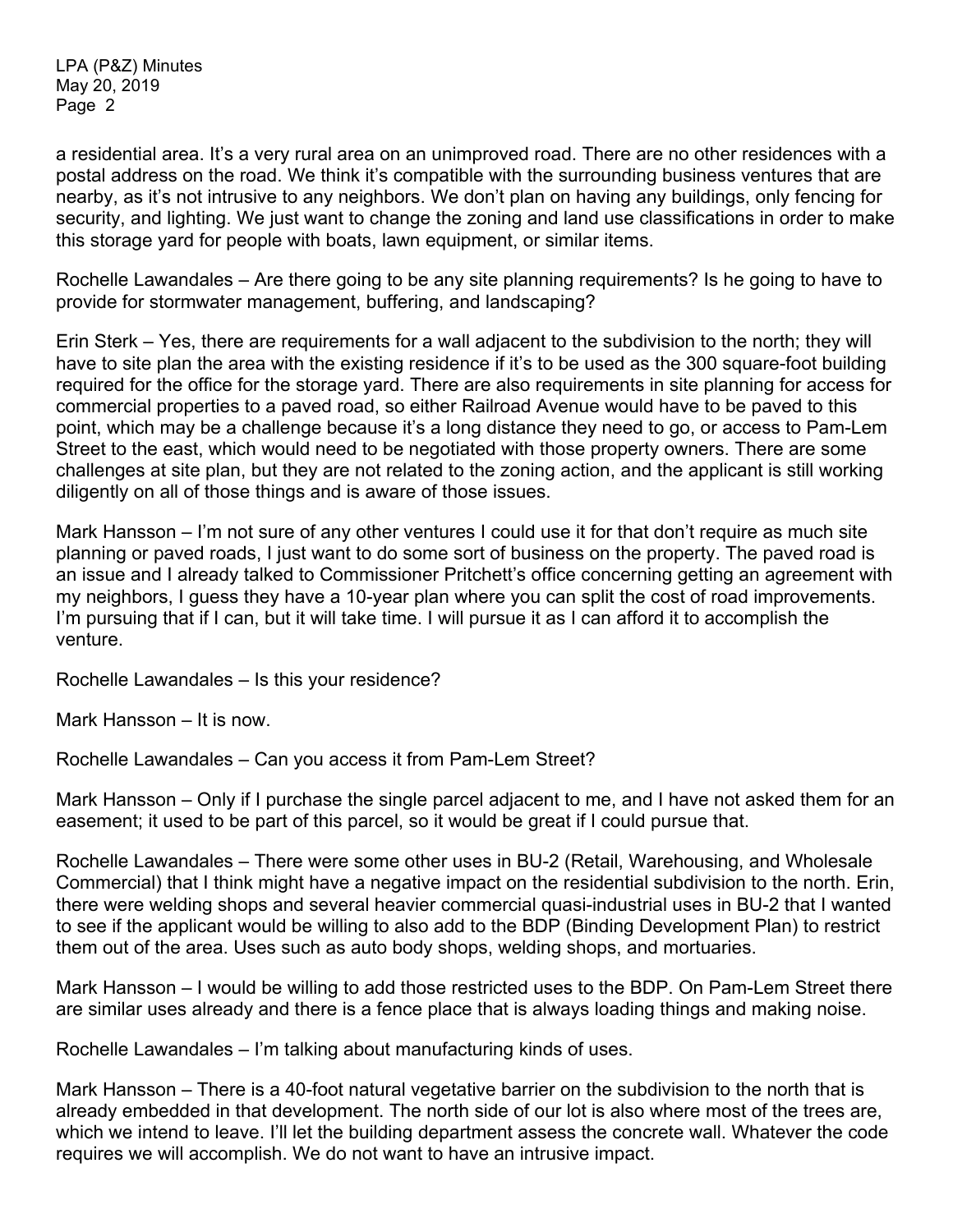Ron McLellan – What is to the east of you?

Mark Hansson – Directly to the east is a lot with two mobile homes.

Ron McLellan – Past that, there is a building.

Mark Hansson – That is a fence company, and there is also a boat manufacturing business. Everything on Pam-Lem Street is some kind of light industrial.

Ron McLellan – I don't understand how that house got in the center of it.

Mark Hansson – It is an isolated and unique area. On the south side is a cemetery.

Ron McLellan – It's impossible to get to your property across the railroad tracks unless you have a horse.

Mark Hansson – The west side is not usable, it's next to a wetland. Staff told me that only this board and the Commissioners can make that any zoning you want. It will never be developed and there is no access to it. I have no concern with that half-acre on the west side of the tracks.

No public comment.

Ron McLellan – I move for approval.

Rochelle Lawandales – I'll second the motion with some conditions.

Erin Sterk – The proposal is actually with a BDP (Binding Development Plan) to limit two uses, so if you are approving it as proposed it would be limiting the use of a convenience store/gas station and drive-thru restaurant, and if the road were to be paved that would be crazy with the level of service. As proposed, there is already a BDP in your packet limiting those two uses.

Henry Minneboo – One of the issues on that road is that it's not a defined right of way, it's prescriptive. Parts of that road are 14 feet wide.

Rochelle Lawandales – My conditions would be to eliminate the piece on the west side of the railroad tracks and to further eliminate uses in the BDP. Do you want us to wait until we get to the rezoning?

Erin Sterk – They are both read into the record, so if this is the motion for the comprehensive plan amendment, then I guess this would be all that's applicable.

Rochelle Lawandales – I'll second the motion to approve the small scale comprehensive plan amendment.

Erin Sterk – With the restriction on the proposal on the west side?

Rochelle Lawandales – Yes.

Ron McLellan – Doesn't that hurt him in the future if he ever wants to sell this property?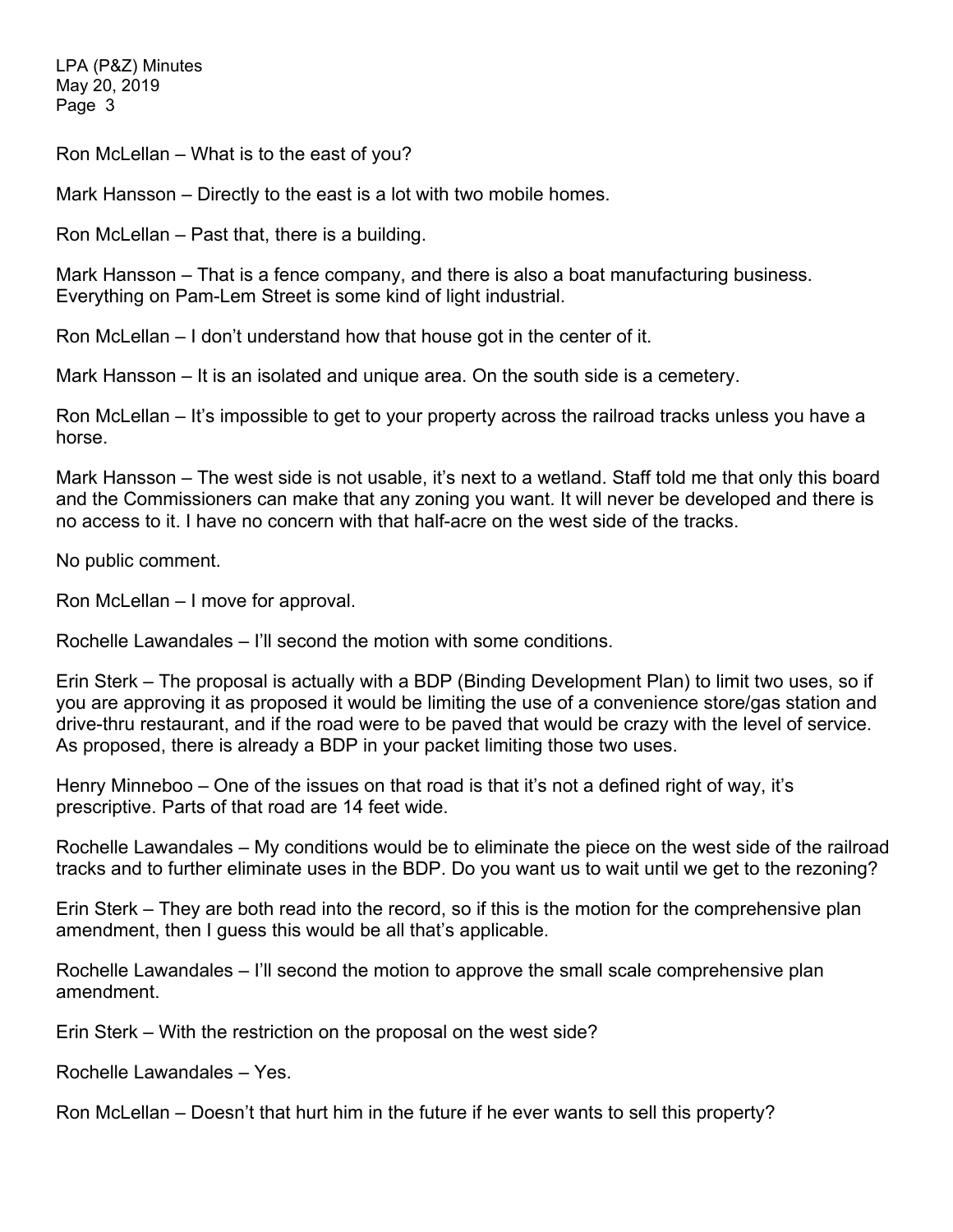Mark Hansson – No, sir. I might work on separating that parcel west of the railroad tracks, but only to sell it to the people that own the piece next to it.

Ron McLellan – I just don't want to see this action split on the parcels. If we are going to do it, we should do it on the whole property.

Henry Minneboo called for a vote on the motion as stated and it passed unanimously.

Rochelle Lawandales – I move approval of the rezoning with a BDP (Binding Development Plan) to eliminate the four uses that are currently in there, the drive-through fast food, convenience store, and add in no dry-cleaning plants, dying and carpet cleaning, paint and body shop, seafood processing, sharpening and grinding shop, a ship chandlery, welding, and crematorium.

Mark Hansson – I agree and have no objection to eliminating those uses.

Erin Sterk – Rochelle, can you clarify that you are intending to eliminate the piece on the west side from the proposal.

Rochelle Lawandales – From the zoning, correct.

Erin Sterk – From the zoning as well, okay.

Peter Filiberto – I'll second.

Henry Minneboo called for a vote on the motion as stated and it passed unanimously.

## **Douglas and Cindy Robertson**

An ordinance amending Article III, Chapter 62, of the Code of Ordinances of Brevard County, entitled "The Comprehensive Plan", setting forth the adoption of Plan Amendment Cycle 2019-1.1; amending Section 62-501, entitled Contents of the Plan; specifically amending Section 62-501 as described below; and provisions which require amendments to maintain internal consistency with this amendment; providing legal status; providing a severability clause; and providing an effective date. a. Plan Amendment 2019-1.1 – a proposal initiated by Douglas and Cindy Robertson to amend Part XI, the Future Land Use Element, to change the Future Land Use Map Series designation from Residential 1:2.5 to Residential 1 on 20.39 acres, located on the southwest corner of Fleming Grant Road and Seabird Lane. (18PZ00166) (District 3)

Douglas and Cindy Robertson (Bruce Moia) request a BDP (Binding Development Plan) for consistency with the Future Land Use designation of Residential 1. The property is 20.39 acres, located on the southwest corner of Fleming Grant Road and Seabird Lane. (18PZ00167) (District 3)

Erin Sterk – This is the adoption hearing, and it was recommended for approval for transmittal. Some State agency comments have come back, and you all have a table of analyses in front of you with some County responses to those comments and we'd be willing to answer any questions you have. Item 5 is a proposal by the same applicant for a BDP to be consistent with Residential 1 on the same property.

Bruce Moia – Bruce Moia, President of MBV Engineering, representing the applicant. What we have here is a 20.39-acre vacant tract of land on Fleming Grant Road. It is zoned RU-1-13 (Single-Family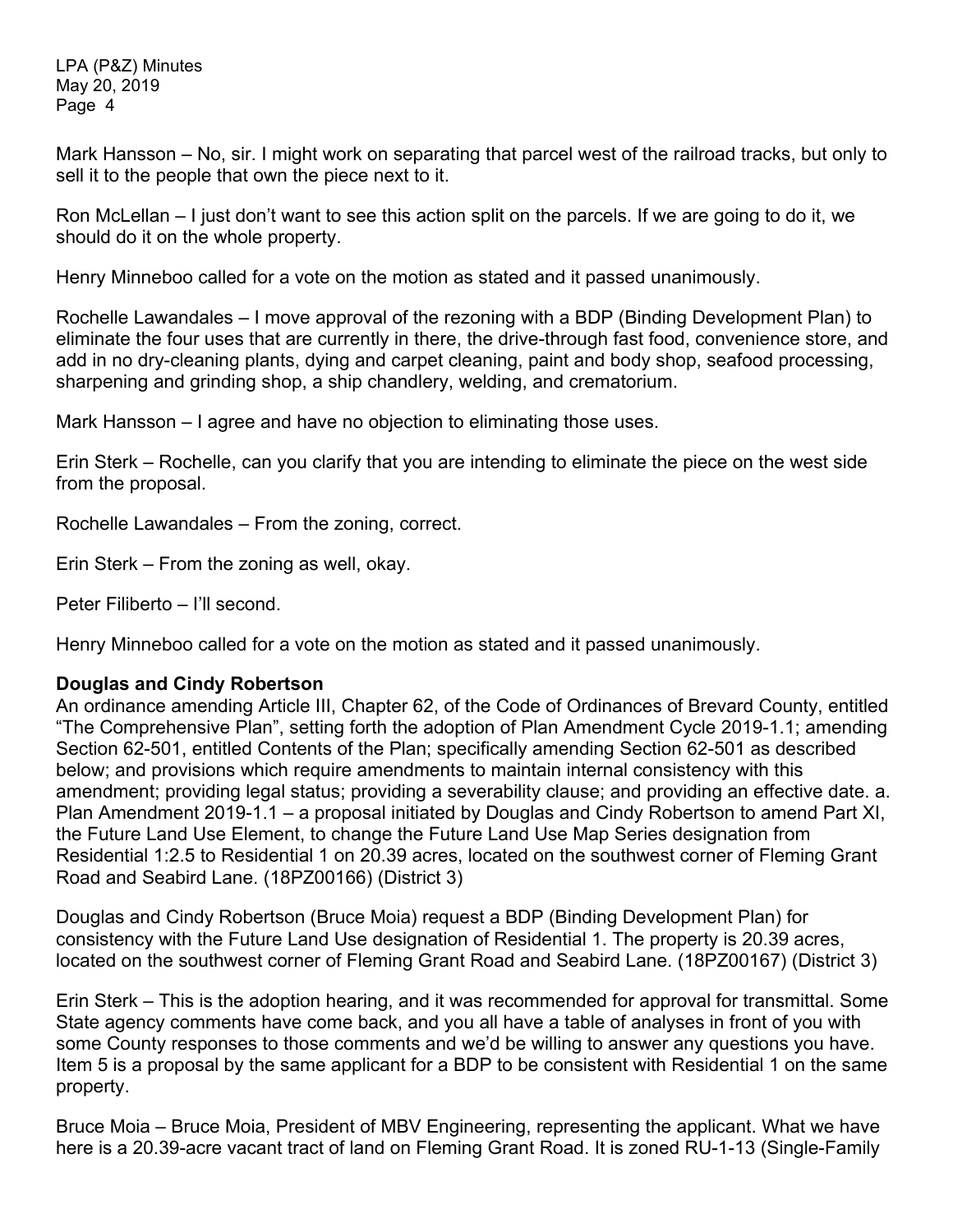Residential) and has a land use of Residential 1:2.5 acres. Currently, the zoning allows for a 7,500 square-foot lot, which is a little less than 0.18 acres; it allows for a 1,300-foot home, and it has a density of 1 unit to 2.5 acres, which would currently result in eight lots. We're requesting to change this to Residential 1, which would allow one unit per acre, which is the exact same land use existing across the street. It is a unique zoning in this type of rural setting, but it is consistent with all of the zoning adjacent to it, for the most part, on that side of Fleming Grant Road. The site does front Fleming Grant Road, which is defined by the County as an urban major collector that operates at only 12.2% of the capacity of that roadway, so it doesn't have nearly the traffic it can hold. We recently had a tree survey done of all the specimen trees, and there are approximately 15 specimen trees, consisting of 14 oaks and one pine. It does have some isolated wetlands on the south area of the project and a small fringe of wetlands along the shoreline. The total wetlands is 5.57 acres, per the environmental study that was done by Florida Environmental Consultants. There are gopher tortoises present on the site, but I don't know how many, as that study has not been done yet, but it will be done closer to the development permitting of the site. There are no scrub jays on the property. The site is approximately 1,600 feet deep from road to river, and the southernmost 400 feet is in the current flood plain, per the FEMA (Federal Emergency Management Agency) flood maps. There is no water or sewer to the site, or anywhere in the existing area; all of the residences are on well and septic, as this would be proposed. The site drains from the roadway to the river, and it drops about 15 feet from the roadway to the waterline. There is no public stormwater conveyance system through this property or adjacent to this property. What we're proposing is to develop this into 20 single-family residential lots. There are some things we would like to do over and above the code; we would provide a restriction to a minimum floor area of 2,000 square feet; we would limit the lot size to 0.5 acres, which is very consistent with most of the existing developed lots on that side of the street; and we would limit the size to one acre along the river, so anything past a certain point would be one acre minimum. We would retain all of the existing specimen oaks, with the condition that the amount of fill required to develop it, based on some input from the rising flood levels, that is something we would meet if at all possible. We would do a stormwater management system that would meet all current requirements. Currently, there is not a single lot that I know of on that side of the road that has a system. We would allow for advanced septic tanks on all 20 lots, not just the ones that would be in the setback of the river. We would limit our wetland impact to 0.37 acres; we would provide a 15-foot perimeter buffer tract around the subdivision; and we would also create a homeowners association with an architectural review board. Those are some of the things we're here to offer. I'll let the public speak and then I'll be back to answer any questions.

Mark Wadsworth – How many lots are you asking for?

Bruce Moia – Twenty. That's the most we're going to get. I don't know if we'll get that many once we add roads and stormwater.

Ron McLellan – Do you have a site plan of how you're going to lay this out?

Bruce Moia – No.

Ron McLellan – Do you have any idea if you're going to run down the center of it?

Bruce Moia – We would have one access point to the road.

Rochelle Lawandales – You said you'd limit the lots on the river to one acre, how many of those would there be?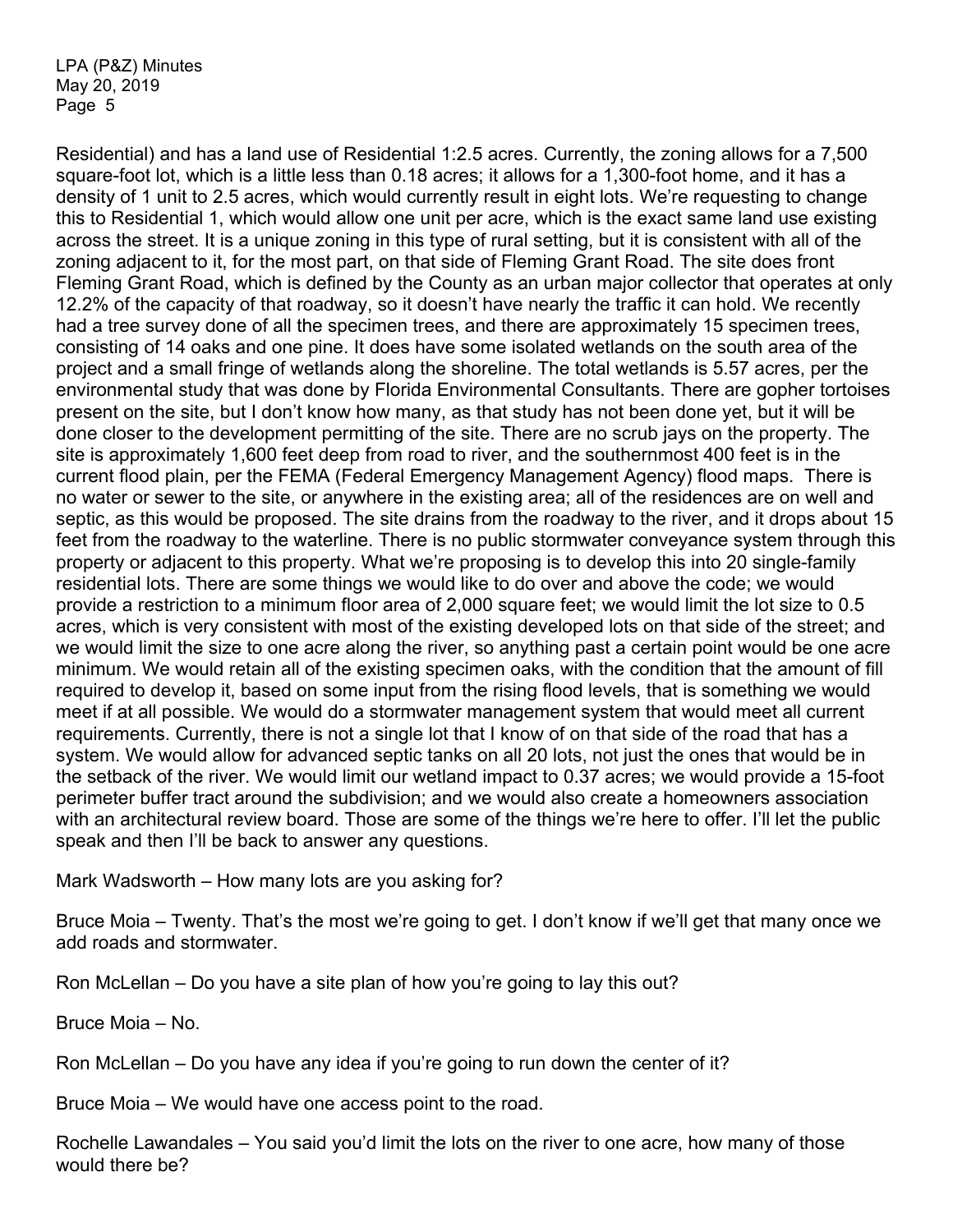Bruce Moia – I don't know, but anything south of the north line of Lot 10 on the adjacent property to the west, anything south of that line would be a one-acre lot.

Rochelle Lawandales – How many non-one acre lots would you have?

Bruce Moia – I don't know, but we're willing to make sure any lot that goes from that point to the river will be one-acre minimum. We haven't laid this out, we have a lot of hurdles to jump before we spend that kind of money.

Peter Filiberto – Do you plan on building 20 homes, or is that the goal?

Bruce Moia – That's the goal. It could be 15 once we start having required stormwater, the required roads, setbacks, wetland impacts, and flood zone impacts.

Public comment.

Everything submitted to the board under public comment can be found in the Planning and Development Department, under Zoning Files 18PZ00166 and 18PZ00167.

Linda Brannon – [submitted a handout to the board] My name is Linda Brannon, 9675 Fleming Grant Road, and Micco has been my home since 1961. In 1988 when comprehensive land use plan was adopted, everything between Fleming Grant Road and the river was to be one unit to two and a half acres to protect the river. In front of you is a map, and everything you see marked and highlighted is two and a half acres. On the river side, those lots are two and a half acres, and they've all been developed since 1988, and not one time has the County let them have property in the comprehensive land use plan of less than two and a half acres. If you look at the property directly adjoining this 20 acres, there are four parcels there that were developed in 2001 with the RR-1 (Rural Residential) zoning, but with a binding site plan that required they be two and a half acres minimum. They keep saying they are asking for the same zoning, but they are not; it is not a subdivision-type of area. We respect our spaces and the wildlife that live there. They want to keep RU-1-13 (Single-Family Residential) so they can have half-acre homesites. According to the State, since 1971 you cannot develop property and build with septics on less than a half-acre. They can't go below that, but they can make all of their properties be a half-acre as long as they only put 20 of them on there if you would agree to what they want to do. We're asking that you not amend the comprehensive plan. If you do, we have hundreds of acres of rural land to the north of this. If you amend it for one person, what's to stop other developers? We want to keep our area rural; we love it the way it is; and if we wanted to live in a subdivision we would have moved to one. Almost all of my neighbors are seniors and we all live on large parcels of land. To allow this there is to change our whole area that we live in. We don't care if they build eight houses, that's what they are allowed to build, but to build 20 houses on some lots as small as a half-acre and put them on septic tanks, I don't have to be an engineer to know that 20 septic tanks will be more invasive to the river than eight. The technical assistance comments from the State, read, "The County is spending approximately \$68 million to remove or upgrade 3,734 septic systems over the 10-year life of the Save Our Indian River Lagoon half-cent surtax while continuing to approve development that will add septics to the impaired area. By increasing the density and thus the number of septics to serve the proposed units on this site, cumulatively with other septic system impacts to the Saint Sebastian River and the Indian River Lagoon. The amendment will impact these resources. The current adopted land use density should be maintained until central sewer is available. As the site has notable suitability limitations to increase septic usage". If you're going to put sewer in our area it might be different, but there is no provision for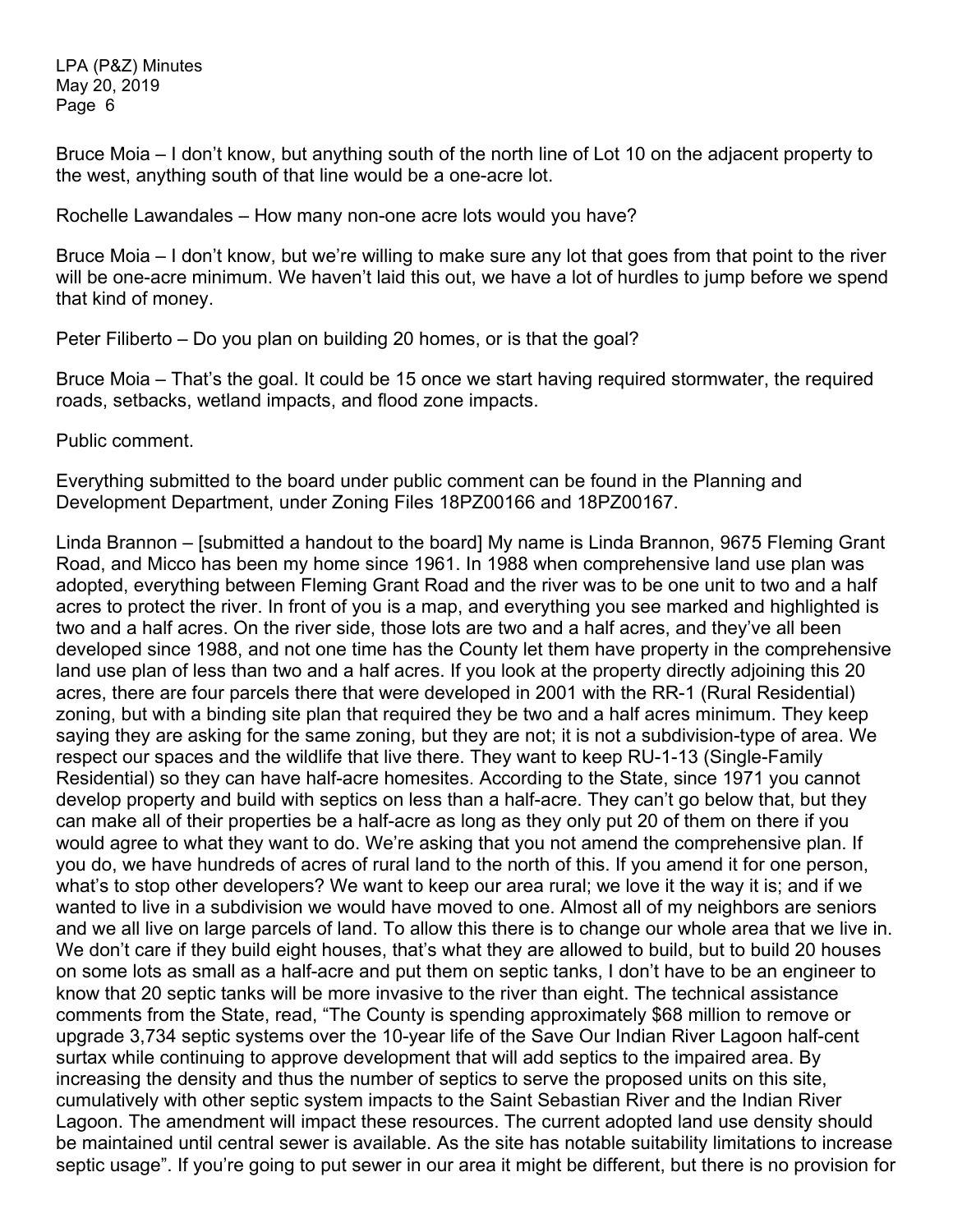water or sewer to ever go in. We are a rural community and that's how it's going to stay. We're just asking that you keep the comprehensive plan at one unit per two and a half acres between the road and the river, like it was established 31 years ago. Why would you give this one developer something you've never given anybody else?

Shelly Woods – Shelly Woods, 9912 Riverview Drive, Micco. I represent the Micco Homeowner's Association (HOA), and I'm the President. The HOA is violently opposed to this proposed amendment, we do not want any change, we want everything to stay one unit per two and a half acres. We also are violently opposed to the BDP (Binding Development Plan) which allows them to do one unit per acre, and now I hear half-acres. This is absolutely unacceptable. Twenty septic tanks are not going to work. This property has direct access to the Saint Sebastian River that flows directly into the Indian River, and that's the biggest problem we have. Taxpayers voted to spend millions of dollars to un-do the damage that development has already done to the Indian River Lagoon. We have nitrogens going in there; we have phosphorous problems and seagrass problems. Density increases, stormwater runoff, pesticides, and fertilizers have all hurt the Indian River Lagoon. The Fleming Grant Road area has no sewers, we have to rely on septic and wells. Who is going to monitor the septic systems? If we get the best septic systems in the world, who will monitor them and make sure they are maintained over the years? This density proposal is not compatible with the area; most of the homes are 2.5 acres for one unit. There have been no density increases since 1998, and we don't want it to happen now. We want to preserve the Saint Sebastian River and the Indian River Lagoon, we don't want to stress them to see how much they can handle.

Robin Carroll – Robin Carroll, 9575 Fleming Grant Road, Micco. [submitted photos to the board] You may have read my emails addressing current issues, such as stormwater runoff, the number of septic tanks, the number of wells, and how this development is going to affect current wells in the older neighborhoods that have smaller lots, but I want to keep this about quality of life. I have some pictures for you that show the dry side and wet side. We, my husband and myself, along with friends, purchased our properties in 1994; we looked at lots all over South Brevard. When I saw the quaint treelined street with a marina in Micco, I knew this was going to be my new home; the ride through little Hollywood showed an older community with modest homes that are well maintained. Following Fleming Grant Road, the properties opened up into larger homes on acreage, and it was just what we were looking for. We found two side-by-side one acre lots and bought them, and for eight years we would come up on the weekends and work on the property to match the flavor and characteristic of the community. We enjoyed our trips from Palm Beach County. It was in 2002 that my husband and I had reached our goal that we could build. It was hard to find a builder to allow us to make architectural changes to the outside and the floor plan so our new home would match the community. Our home has lap siding, a large front porch, and rectangle windows. We are in our 17<sup>th</sup> year and cannot be happier to get out of Palm Beach County; the quality of our lives changed due to the rural flavor of our community. Our friends have not built yet, but they keep a horse on their property, so we are the caretakers. The pictures will show you the flavor and character of the neighborhood, the space, tranquility, the abundance of nature with horses, turkeys, turtles, hawks, osprey, and an occasional bobcat or two. All of this nature rounds out the large old oak trees that flourish in the area. The riverside has large homes on lots over two and a half acres. The other side has large homes on one-acre lots. Our forgotten corner of Brevard County is paradise. We are happy where we are and with finding our piece of paradise. Please do not change the comprehensive plan to facilitate the few who just want to make money on an investment and knew the restrictions were there whey the purchased the lot.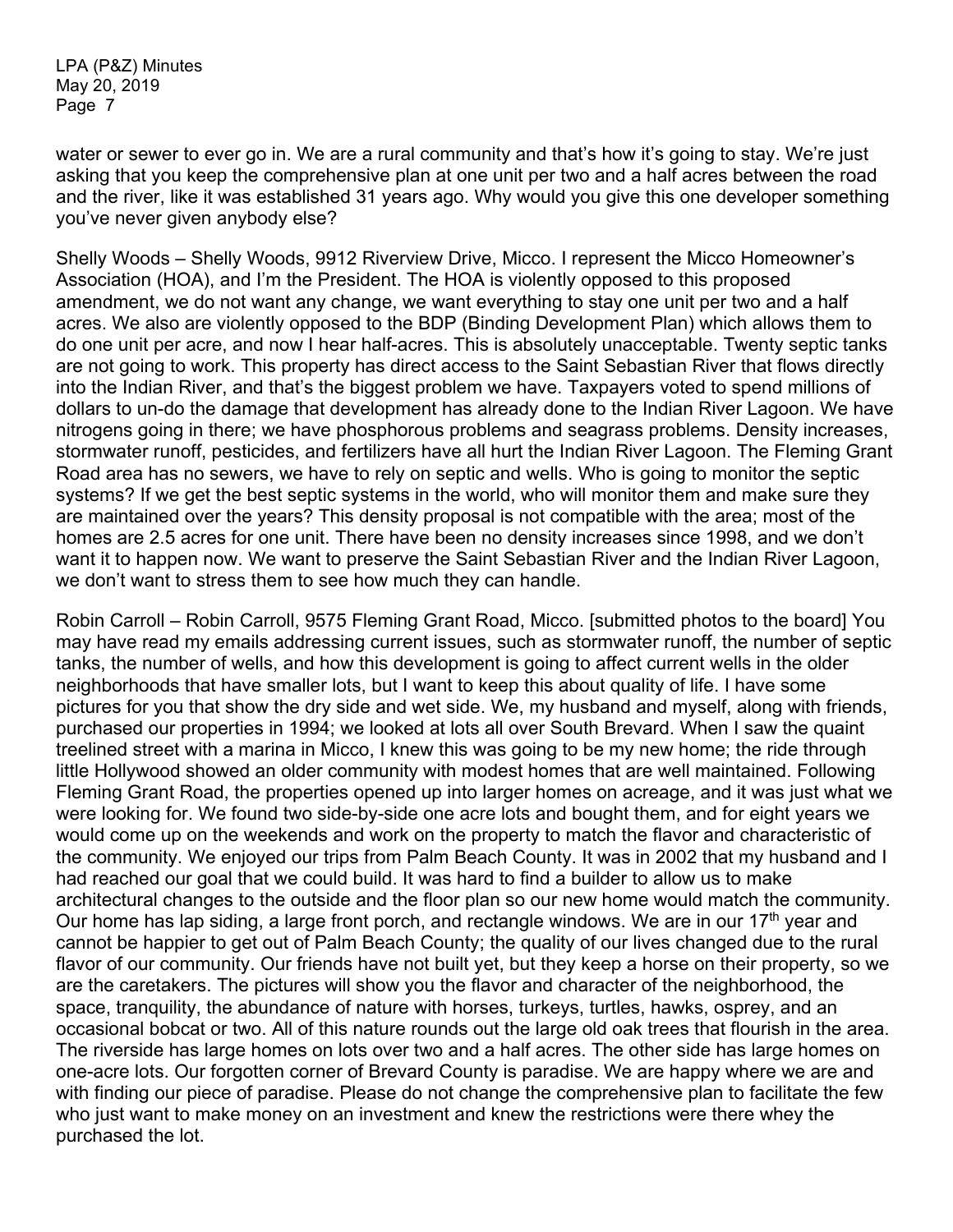Ken Chapin – Ken Chapin, I live 300 - 400 yards from this property, and I've been there for over 40 years. [submitted photos to the board] Here is what the river looks like today. I developed a piece of property next to the subject property, and knew when I bought it that the comprehensive plan called for two and a half acres and that's the direction County staff has been recommending. I developed two and a half acre lots on 10 acres. Ten years later I developed another 23 acres close to this property, and at the time, staff said we'd have to go to two and a half acres. When I got the letter about this change, I called Cheryl Campbell and she started talking about compatibility. That was beyond belief to me, to compare to the 1950s and '60s when we hardly even knew what the environment was back then. Since 1988, the County has enforced two and a half acres to protect the Sebastian River, and Brevard County was ahead of the curve to figure that out, because today we are spending millions of dollars to help the Indian River. There should be eight homes on this property with wooded lots, but to over-develop this property is wrong. Please help us to deny the application. Small lots are not right with our neighborhood. Why over-develop this when the precedent is set at two and a half acres?

David Motto – David Motto, Indian Harbor Beach, and I serve as a volunteer member of the board for the Marine Resources Council, and we object to this change in density. We launched a massive effort to bring the Lagoon back to health. The people of Brevard have pledged up to \$500 million, and the cost will probably be close to \$1 billion when finished. To add to the problem, 50 years of neglect of the Lagoon, 50 years of land use and development decisions made without regarding the impact on the Lagoon. To add to the problem while we're trying to fix the results is not common sense. We have indicated this in previous attempts to increase density, and in our letters we have recommended that the County shelve any requests for density increases until we've completed a study of their impact on the Lagoon. We suggest that when you're faced with this kind of a decision, considering the condition we're in, and the effort we are embarked on, your first question should be, if this is approved, will it harm the Lagoon? The answer is yes. There is no need for any additional discussion. We urgently ask you to deny this request.

Lou Kontnik – My name is Lou Kontnik, and I live at 3208 Bird Song Court, Melbourne. [submitted a handout to the board] Please don't change the comprehensive plan, we are all in the process of funding the remediation of what we already have. I'd like to share with you some environmental support that explains what we can do to help the Lagoon. I'm personally involved with the environmental efforts around the Lagoon, and I've gone down to see the property. The thing that becomes clear, both from the work that we're doing to restore the Lagoon and from looking at the property and the plats, is that allowing increased density with septics in an area with frequent flooding is contrary to what we're trying to do. I noticed that many of the State agencies suggest the same things. The response that they are a high-grade septic is really an empty response if you have flooding. The second point is a point of fairness, there have been developers who have asked to abandon the two and a half acre comprehensive plan in that area, and have been told officially, or unofficially, to forget it because it's not fair to go back on the requirements that have existed since 1988. The final point I want to make is sure enough, if you endorse, and if the Board authorizes this, we are going to see a lot more development with the abandonment of the two and a half acre requirement. I respectfully ask you honor the Lagoon, honor our community, and honor the money you are paying to restore the Lagoon and vote no. Thank you.

Henry Minneboo – Are you fairly knowledgeable about septic tanks?

Lou Kontnik – I have some knowledge, but I am by no means an expert.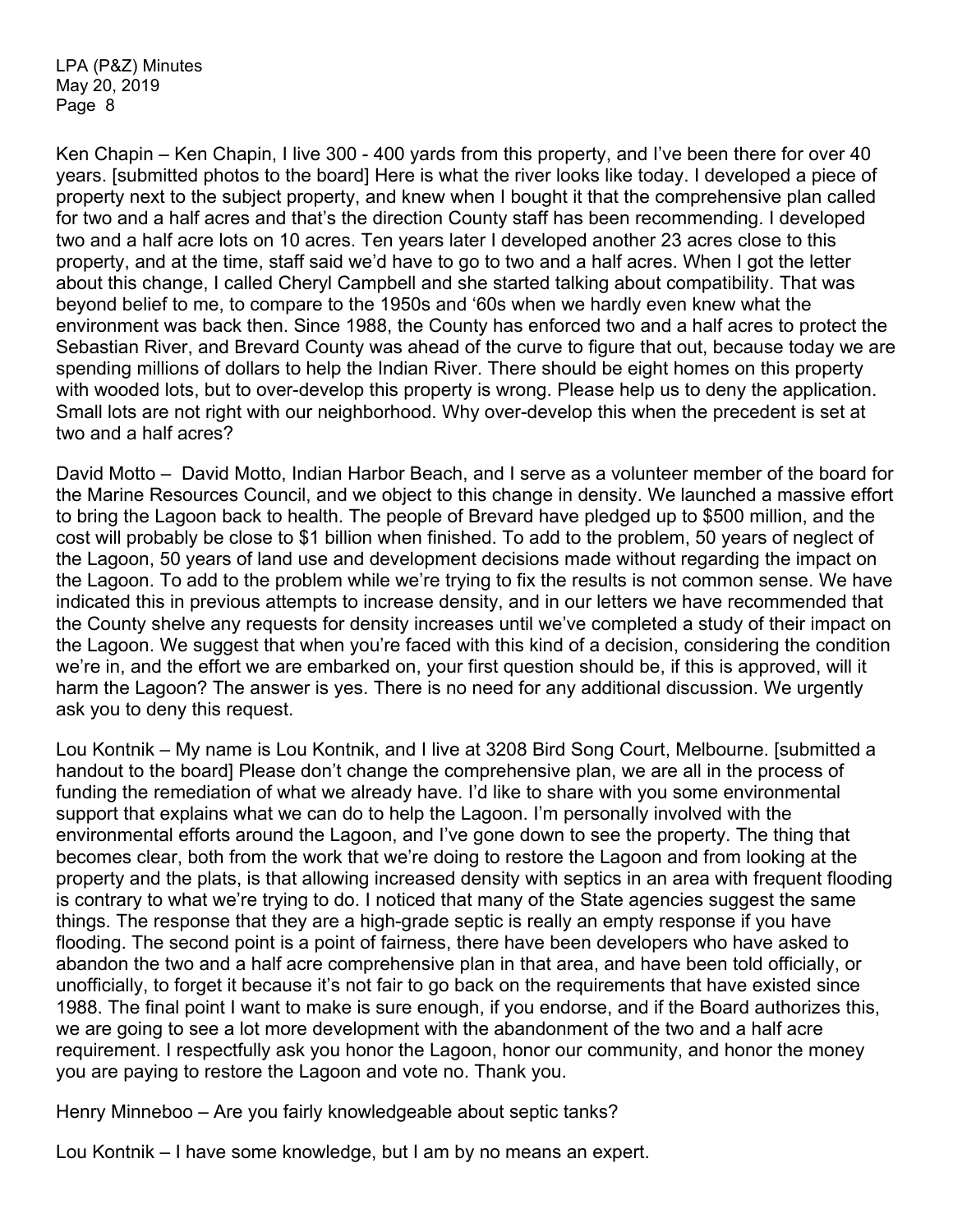Henry Minneboo – Are you convinced that septic tanks are the highest priority with all of the Lagoon's negative impact?

Lou Kontnik – The Save Our Indian River Lagoon report goes through the contributors, and septics are one of the top contributors with the nutrients going into the Lagoon, which causes the algae blooms and fish kills. It's not necessarily number 1, but it's up there.

Mark Loyacano – Mark Loyacano, 1061 Sebastian Road, Micco. Fleming Grant Road runs behind my house. In the letter I sent there is a link to a lecture given by Dr. Brain LaPoint of Harbor Branch, and it is about the Indian River Lagoon as a bio-reactor and septic tanks is the subject of that lecture. I sent the same thing to the State. Dr. LaPoint has studied the Lagoon for more than 40 years, and in the world of science he is well known and well respected. He calls septic tanks for the Indian River Lagoon the smoking gun. His lecture points out that the rain washes the drainfield down to the aquifer. The most modern, efficient, septic tank is still unsuited for our soil; it isn't the tank, it's the soil, it lets it go straight to the aquifer. They have proven this because they can identify phosphorous and nitrogen as to whether it came from farms or humans, and it's humans. It migrates through the water system. I check the water every week on the Indian River Lagoon and in two locations on the Saint Sebastian River. I'm a volunteer for the Marine Resource Council and I'm a water quality monitor. I collect samples and Fed Ex them every day to the Fish and Wildlife Research Institute in St. Petersburg and they are analyzed for harmful algae blooms. Last fall, I had 20 sites between Wabasso and Grant, and 19 were positive hits for a toxic algae bloom responsible for the respiratory issues and the fish kills last fall. These septic tanks are feeding the algae blooms. These algae blooms in the Sykes Creek area have not dissipated since 2012, and we are helping.

Lou Kontnik – As he said, even the best septic tanks, by design, are only 65% efficient in removing nitrogen. In practice they are 50%, and that's based on frequent and careful inspection. I can't give you any more detail, but Sarasota County has been declared no longer impaired waters, Sarasota Bay now meets the requirements. Tampa Bay has also been declared no longer impaired and it meets water quality standards. The new rule on septic tanks in Sarasota is 900 meters from surface water, and anything closer than that must be on sewer.

Mary Sphar – Mary Sphar, I live in Cocoa and I represent the Sierra Club. The Sierra Club asks you to recommend denial of these requests. If the amendment is passed it will be the first exception to the 1988 requirement for large lots that help protect the Saint Sebastian River and the Indian River Lagoon. Considering the challenges of maintaining the health of our precious surface waters, should Brevard County approve a precedent setting increase in density that might have been reasonable in 1955, but seemed inappropriate as early as 1988? The Sierra Club did some analysis of the property and concludes that the subject property appears to be the most vulnerable to sea level rise and storm surge in the area between Fleming Grant Road and the river. You received a handout from staff addressing the County's response to the State agencies. I agree with the comments. The comment that I have a question about has to do with the base flood elevation (BFE), the FEMA (Federal Emergency Management Agency) based flood elevation, and the comment states, "The FEMA determined base flood elevation be revised in 2019 or early 2020, the BFE will increase from 4.5 feet NAVD (North American Vertical Datum), to 5.3 feet NAVD. Brevard County anticipates this BFE revision be used for future planning and development purposes". It is unclear what base elevation was used. We used a lower elevation of 4 feet in our letter. If you increase that to 5.3 feet, that increases the flood zone on this property. Of course, it's a fact that as the sea marches toward the land, that area now will be changed because the starting point of land is higher up than it was. All of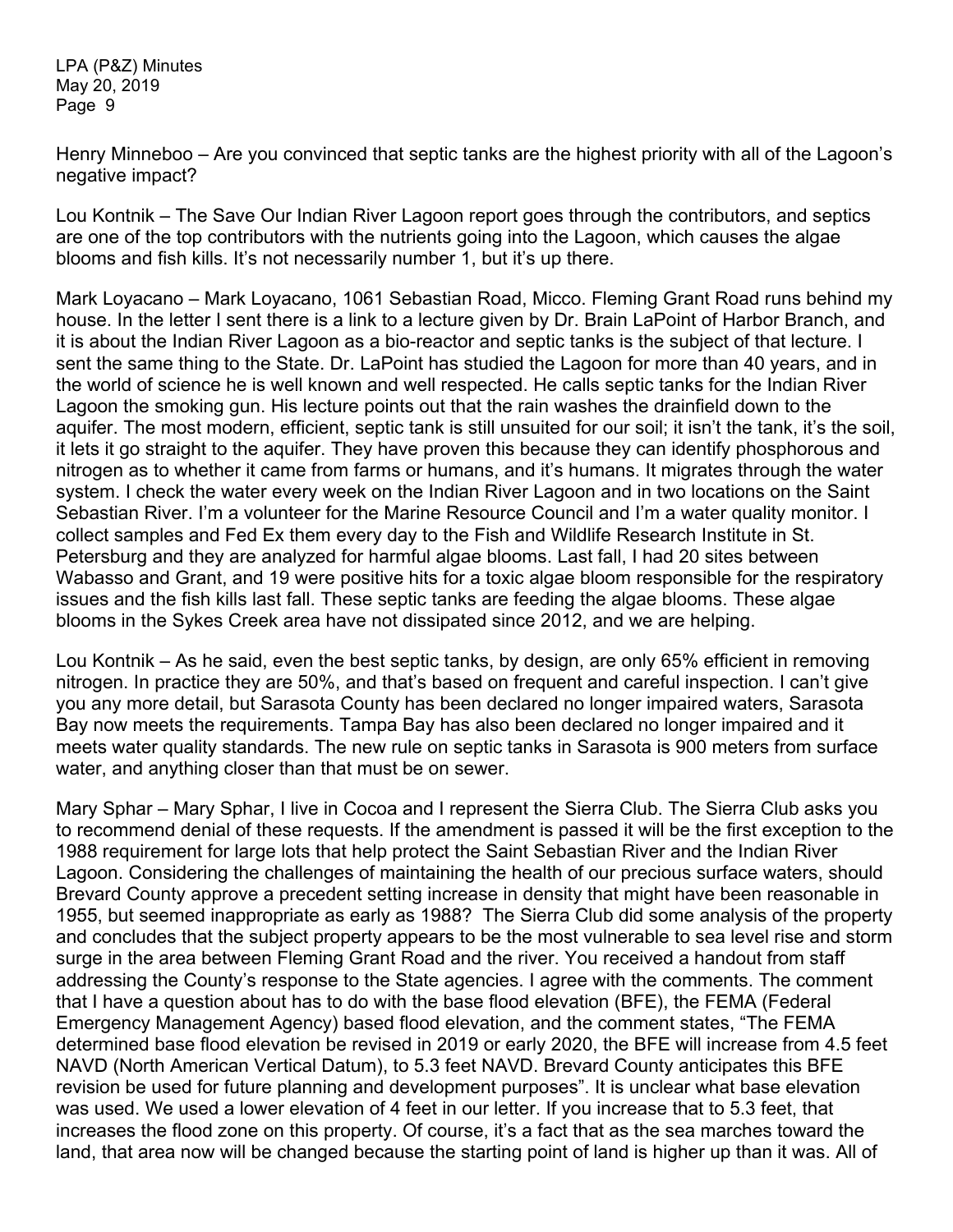the State agencies are urging caution. The comment from the East Central Florida Regional Planning Council urges the Board of County Commissioners to reconsider the prospect of rezoning these 20 acres to allow for increased densities in an area without sanitary sewer services, an area that will experience additional flooding issues with the advent of sea level rise, and an area that is vulnerable to surge from hurricanes. The Saint Johns River Water Management District (SJRWMD) says the Indian River Lagoon is designated as an estuary of national significance and provides important environmental and economic benefits to the Lagoon's state. As part of the analysis of the proposed amendment, the County should consider whether the potential increase in allowable density would result in adverse impacts to the Indian River Lagoon. The DEO (Department of Economic Opportunity) says, "The current adopted land use density shall be maintained until central sewer is available, as the site has notable suitability limitations to increase septic system use". They also say the current adopted land use density should be maintained, as the amendment site has portions vulnerable to storm surge and future impacts from sea level rise. The DEP (Department of Environmental Protection) said the subject property is adjacent to the Indian River/Malabar/Vero Beach aquatic preserve, which is 28 miles and accounts for 29 acres of the Indian River Lagoon system. The County should consider that the potential increased density will result in adverse impacts to the Indian River Lagoon, and explore ways to offset these potential impacts. I know there is going to be some pressure on you to start slicing and dicing, how many lots and how big should the lots be, but please don't go there, and stop right now. This amendment should be denied, just like the amendment for the Scottsmoor area that you had a split vote on. The Sierra Club and the Marine Council is looking at stopping these density increases along the entire Indian River Lagoon, which is really in a critical state. We don't mind giving someone the amount of houses they are legally entitled to, but let's not increase that one little bit. Thank you.

Diane Grant – Diane Grant, 9675 Mockingbird Lane, Micco. Our house was built in 1954 and we are on almost two acres that back directly up to the 20 acres we're talking about. Whenever we get rain a good amount of the property is under water for days; it does not drain well at all. I had it tested last year and the water table by use is two and a half feet. If you put more homes onto the property behind us, it is my concern that we will have a problem with further drainage with septic, and the homes on our street were designed to have the septic in the back and wells in the front, so we would be at a disadvantage. I hope you give consideration to the affect it would have on Mockingbird Lane.

Bruce Moia – I think I have some answers and I hope you're willing to listen to them. When the comprehensive plan was done in 1988, back then density was the only way they had to protect things. We know now that that's not really the answer. There are a lot of things we can do to protect our environment and protect what's out there. I'll start with the river and pollution, because that's my biggest concern also. I don't disagree with everybody here on what they said. Everything that has happened in the last 50 years is because of development over the last 50 years. They say development is the cause, but unregulated development is the cause, it isn't the subdivision that was built last year with a state of the art drainage system and septic system, it's the unregulated development that has happened over the last 50 years, especially along the shore line. This is the only 20-acre parcel on the south side of that road along the river in this area, so it's not going to set a precedent because there is no more property. Everybody across the street can do the exact same thing we're doing by coming before the board and asking for the same thing we are asking. They all have Residential 1 and if they have a 20-acre piece they can build a 20-acre subdivision today without coming to this board. Our zoning is RU-1-13 (Single-Family Residential), 7,500 square-foot lots, and there's plenty of half-acre lots in this area, adjacent to this property, from the west to the east there are tons of them. We could build eight lots one-half acre right now without coming to this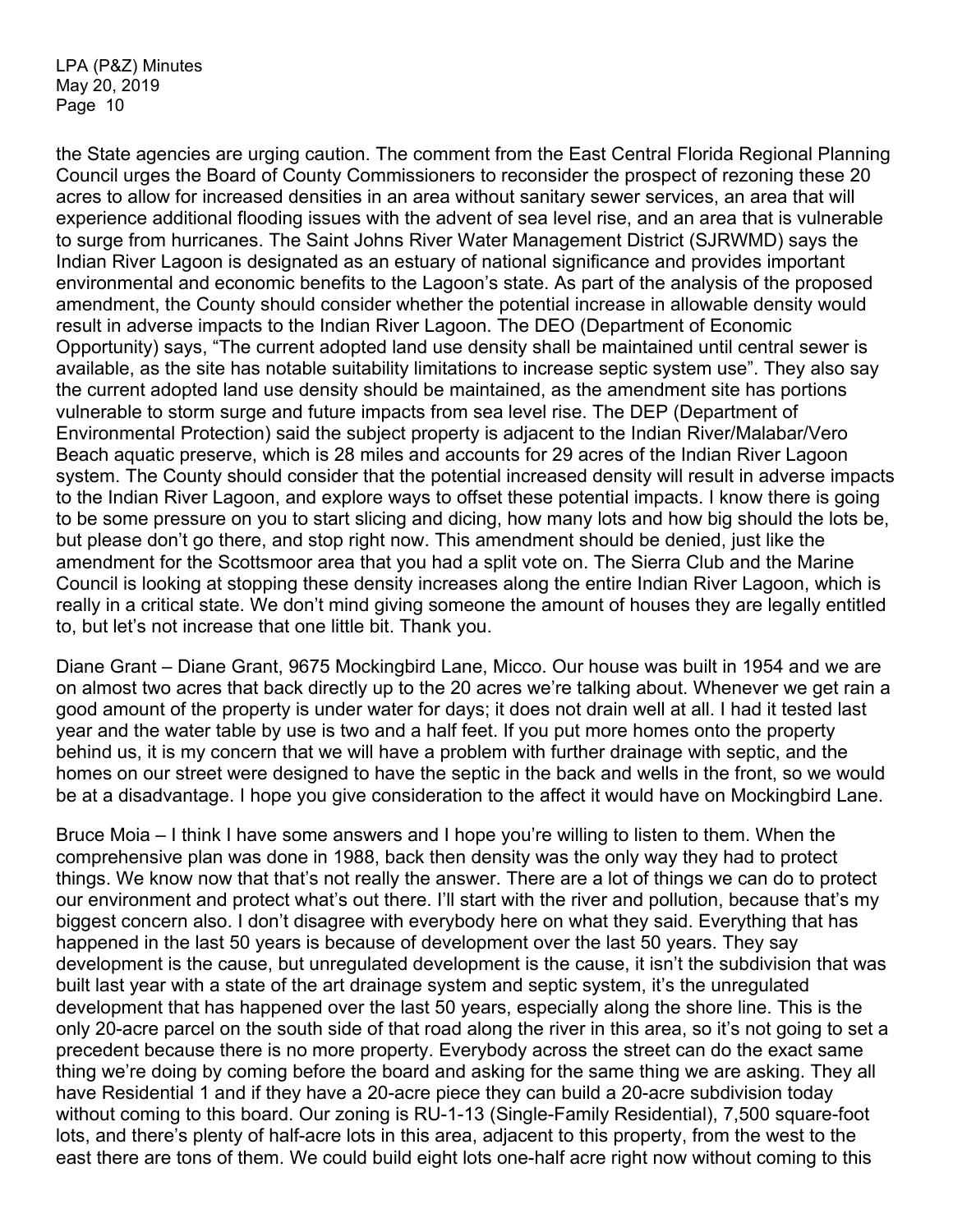board, we could do it today, eight lots with regular septic tanks, minimum stormwater requirements, minimum buffer requirements, minimum house sizes, but I don't that's what this board wants. I think they want something better and I think they deserve better. The new septic tanks, on average, treat the effluent over three times better than the current, old, septic systems. We could have 24 lots and not pollute the river as much as we're proposing by saying all 20 of our lots will have advanced septic systems. He said they treat 50%, but the worst case for a normal septic system is 10%, which is what everybody here has who abuts the river, they've been polluting it for the last several years. By allowing us to develop this, with current regulations and by proposing additional restrictions, we will lessen the impact. I know the math doesn't seem to add up, but it does. The County put out the information, and that's what they sold everyone to get the tax increase. We won't pollute it as much with septic because we're going to an up-to-date stormwater management system that no one else on this side of the road has; we're going to treat all of the stormwater on our property that currently goes directly to the river untreated. There is a 15-foot slope from the road to the river with no treatment whatsoever. We will take all of the runoff and treat it before it ever discharges to the river. We will decrease the impact to the river, and it's a fact. We are offering all of these things. Our options are to make it worse or keep it the same, so by allowing us to do something by today's standards and upgrading everything we will lessen the impact on the environment. We're tied to all of the other regulations as far as flood zone protection and finished floor elevations, coastal high hazard, and wetland protection. All of that is part of the Code and not only are we going to be in compliance with that, we're offering in addition to that. We could do four lots right now, clear cut the entire property with no stormwater or upgraded septic systems, but I don't think that's what you guys want. I believe by allowing us to do this development we will lessen the impact.

Mark Wadsworth – As we speak, without having this meeting, you can develop eight lots with no septic restrictions?

Bruce Moia – Right, half-acre lots. We can have eight half-acre lots, yes, with septic.

Mark Wadsworth – With septic, but not the new septic systems?

Bruce Moia – Without the advanced treatment, yes.

Erin Sterk – In order to use the zoning classification that is in place today, it's inconsistent with the comprehensive plan designation on the property, so there would need to be a BDP (Binding Development Plan) to limit the property to eight units total. This board has the authority, if you were to choose to deny the large scale comprehensive plan amendment for Residential 1, to convert the zoning request into something that would make eight lots developable under the current zoning. Technically, right now, they can't do anything except two houses on the two lots that exist today.

Bruce Moia – We have one unit to two and a half acres, and we have 20 acres, we can do eight lots.

Erin Sterk – The lot size is inconsistent with the zoning classification at face value without a BDP. We would just need to memorialize the commitment as part of the zoning action.

Bruce Moia – The lot size is based on the zoning.

Erin Sterk – Right. The other assertions about getting four, there's two lots today, so without going for a subdivision process, which would trip all of the extra criteria and codes for stormwater and things like that, they could split each of those two lots into one more each and get four units without ever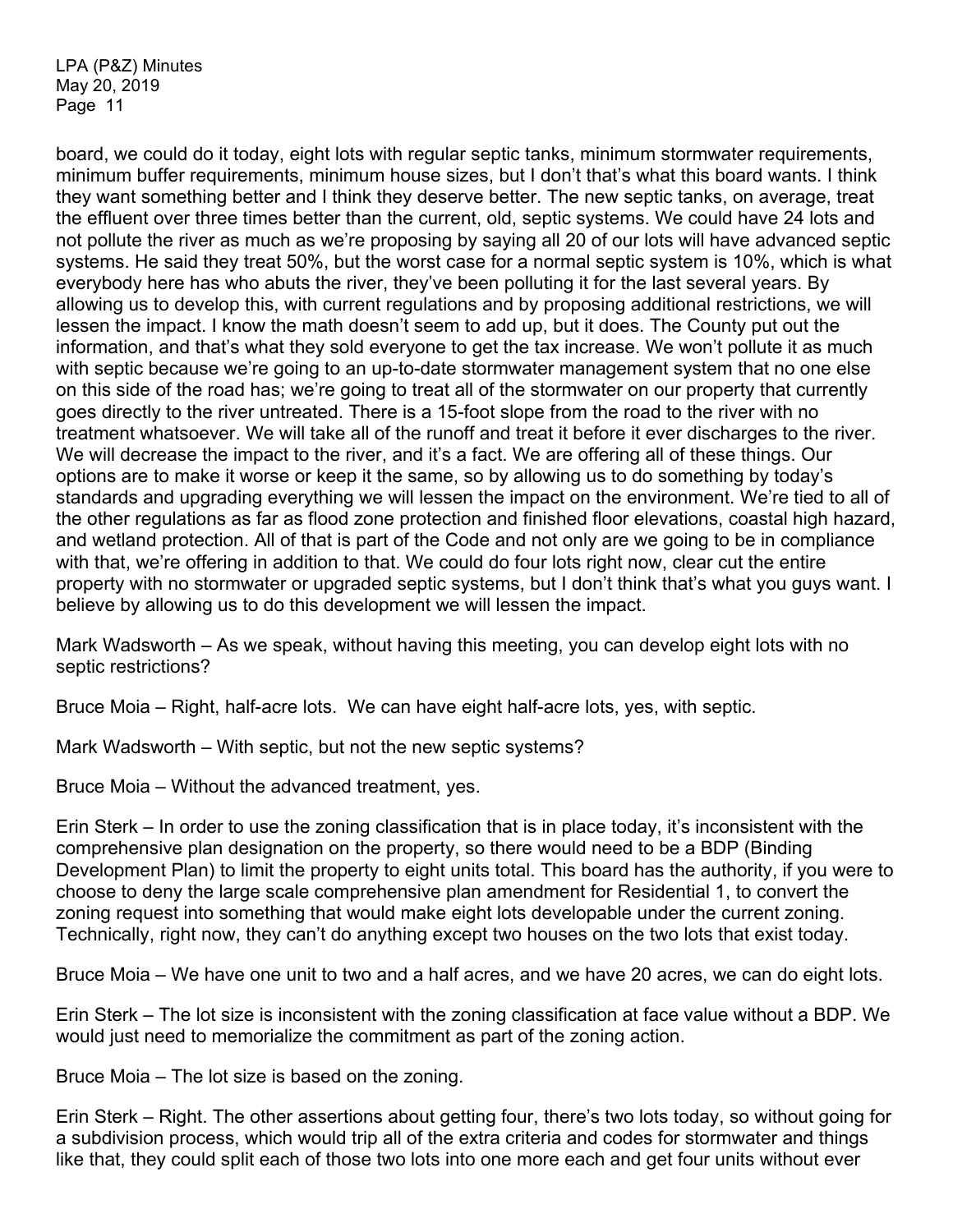going through a subdivision process, which I think is part of what Mr. Moia is saying, is that they don't have to build a stormwater system to increase the lots today.

Mark Wadsworth – We don't know how many lots you're going to get, and I believe you don't know either because of your wetlands, streets, retention areas, stormwater, so you might only have 10 lots left. Without a huge cost to the land owner, what about a concept plan and then we re-address this?

Henry Minneboo – The problem is you'll spend as much money on a concept plan if you go into full blown engineering. There's so much data that has to be extracted.

Mark Wadsworth – I know he wants 20 lots, and I know they want eight lots. We don't know how many lots there are going to be.

Bruce Moia – There are a lot of regulations we will have to comply with.

Mark Wadsworth – If everyone understood what actually had to happen just to get to a development point, it would ease a lot of the tension and a lot of people here.

Henry Minneboo – But you can't ask everybody at this level to go through the entire process and produce that information.

Mark Wadsworth – Hypothetically, how many lots do you think you're going to get?

Bruce Moia – I don't know, we haven't done any soil testing, I don't know what the water table is, and there are many factors involved. I can draw a concept plan and get 20 lots. Without knowing we can get the number of lots we'd like, I don't see why he'd want to spend that much money just to find out.

Rochelle Lawandales – I agree with Mark, and I think it would help everyone if we had a concept plan. A concept plan is not as costly as actually doing the full engineering. Normally, it's 25% off the top for stormwater and roads, so that's five acres off the top. Then when you look the CCHA (Coastal High Hazard Area) estimates, the flood zone, and acreage estimates, that's another five-plus acres, so that leaves about 10 acres to work with legitimately. And to look at 20 homes on those 10 acres, to me, is a lot. A 7,500 square-foot lot is less than a quarter-acre, so if you have to have a half-acre you have to have two of those, so including a septic tank, that's a lot more than 7,500 square feet. There is so much unknown here, and to me, I am struggling with this. I know half of the problem is that what's out there is not built to current standards. When we apply current standards today we fix the problem because we know so much more today than we did before. The new stormwater management systems are going to be light years better than what is out there now. I'm struggling with the minimum lots. To me, it's very incompatible with what you have in existence out there. Even though I would rather see this piece of property developed holistically and developed in a way that plans for the environment and for up-to-date systems, I can't support the number of lots.

Bruce Moia – What number of lots do you think is realistic? Eight is not realistic.

Rochelle Lawandales – I'm not in a position to negotiate, but I would say that if you're looking at  $8 -$ 10 homes, with the right amount of buffers, the right amount of environmental standards, preservation of the high hazard area, the wetlands and the flood area, if that's put in conservation, with a private road and a homeowners association, then we might be in better compliance with the comprehensive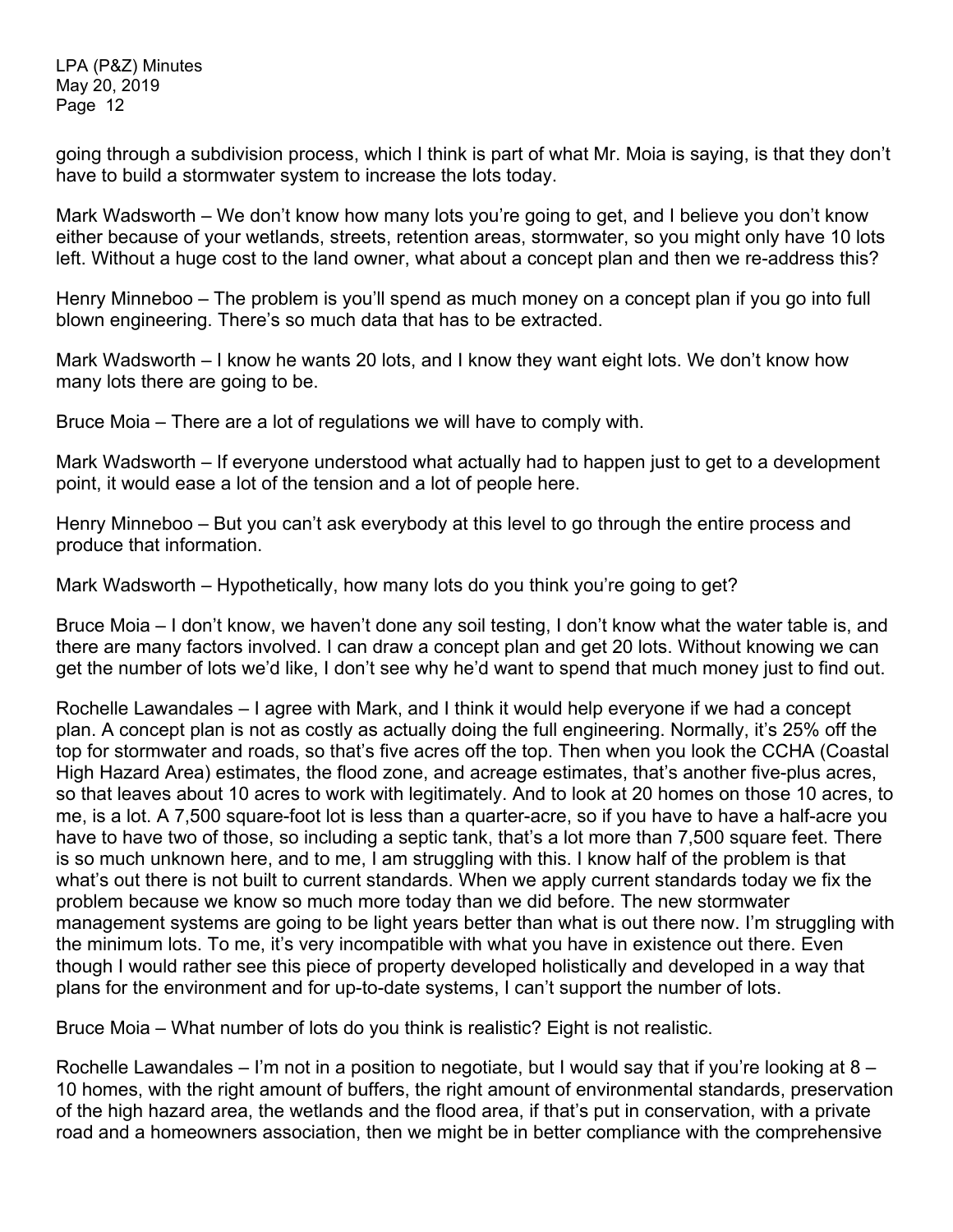plan. Right now, I think we have some inconsistency issues. I don't know how to resolve it without seeing something.

Bruce Moia – We don't have a problem with a private road, but 10 units is not a viable project. No one is going to spend that much money to get 10 lots. It's going to stay vacant.

Brian Hodgers – If we approve this as requested, he comes to you and finds out he can do 10 or 12 lots, does he have to come back to this board?

Erin Sterk – No.

Brian Hodgers – Why didn't the Saint Johns River Water Management District issue a response? I don't see their response.

Rochelle Lawandales – They provided a technical assistance comment.

Brian Hodgers – But no formal comment.

Erin Sterk – There are two different levels of comments defined by Florida Statute. One requires a response, and that could mean that the County could respond or the applicant could respond. The technical assistance comments don't form a basis for a challenge as they are advisory notes, tracking the trends of where we are going, and they are commenting on that. The County response was to provide context about what has been memorialized in our comprehensive plan thus far. We are working on some of the things that the State agencies are commenting on, but why SJRWMD (Saint Johns River Water Management District) didn't have a formal comment, many of agencies that do have a formal comment, the comment is that they don't have a formal comment. They didn't structure their letter that way, and the one comment that they did provide was the technical assistance comment.

Brian Hodgers – Of the seven that answered, SJRWMD did not make a formal comment, and the East Central Florida Regional Planning Council is the only one who had what I would view as a negative comment to this whole project. I was curious because I think SJRWMD is probably one of the bigger ones that we'd be looking at, their approval or denial, or their comments, and I didn't see anything other than they would have to meet certain standards, and from what I'm hearing they do meet the standards. That's just my opinion I wanted to put out there. I look at Mockingbird Lane, and it looks like 21 lots; Riverview Drive is 14 lots; and it looks like Oak Trace 15 lots. Some of those are well in excess of two and a half acres, and some of them are less than a half-acre, have you looked at the mixture of lot sizes?

Bruce Moia – Yes, and provided that at the last meeting. I didn't bring it again because I knew it was in the record, but it was substantial. I think it was a 1,000-foot radius around the property, and 47 were under a half-acre.

Brian Hodgers – The documents we have, we can't see lot sizes for each one of these, we can eyeball it, and I see a lot of lots that are less than a half-acre. I'm just curious if you could give us any feedback, would it be 10 lots that are less than a half-acre. Of the existing lots that are nearby, how many of them are less than a half-acre?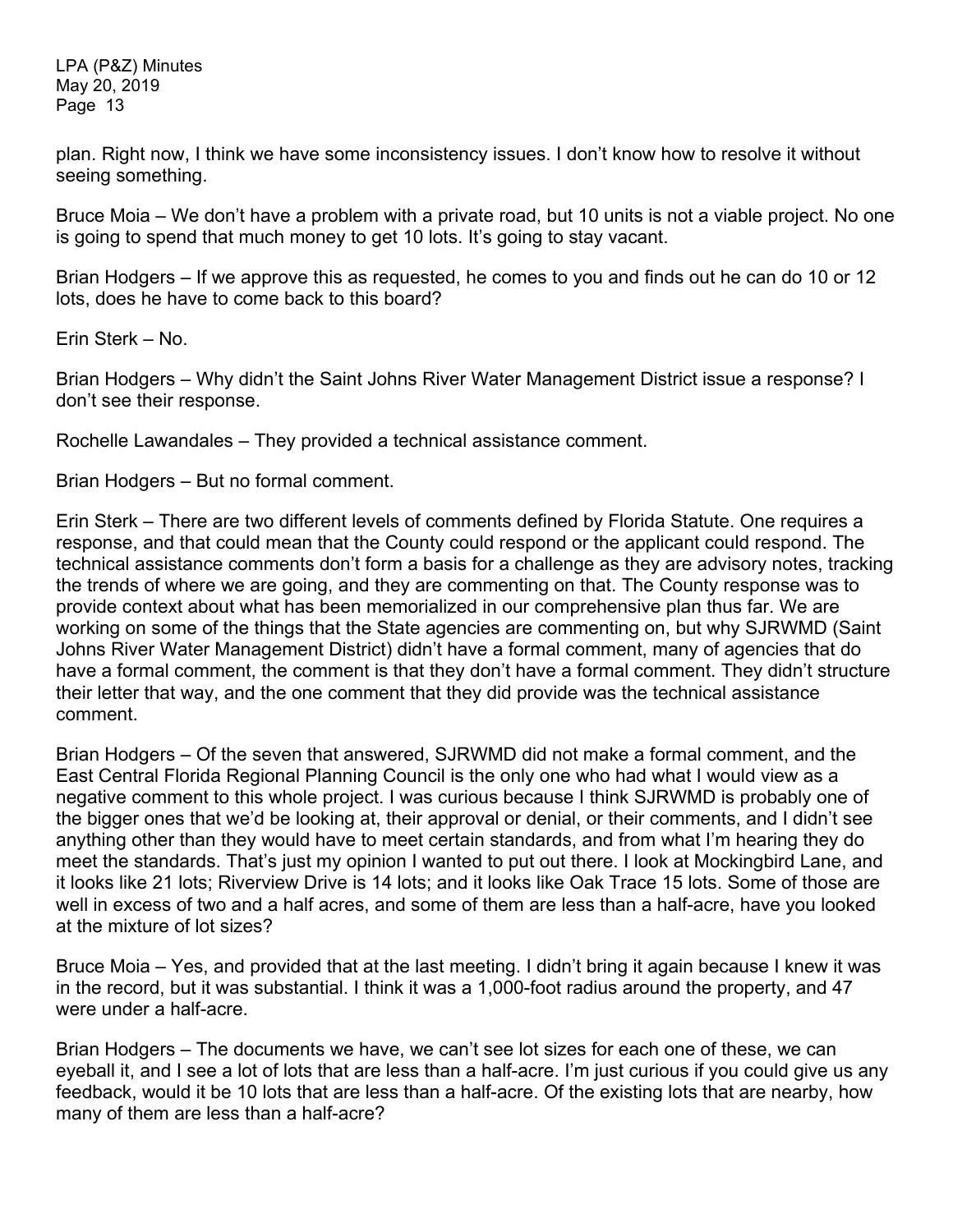Erin Sterk – Within a half-mile of the subject property, there are 180 lots on the Property Appraiser map, at least four are smaller than could be developed, they don't meet any minimum zoning classification standard; 54 of the lots are two and a half acres or larger; 51 are between one acre and two and a half acres; 53 are between a 0.5 and 0.99 acre; and less than 30 of them are less than a half-acre. Thirty is still a significant number out of 189.

Mark Wadsworth – You've probably done the numbers with the owner, how many lots would make it work?

Bruce Moia – We'd like to have all 20. I don't know if we can get eight and not have objection. We can look at that and if there is a number that is palatable, we can reach that.

Mark Wadsworth – You said something interesting, and I'm a big fan of the Lagoon, as are you. The septic tanks we would be putting in there, the advanced systems, and then regulate the runoff, is going to make the Lagoon better than that land is today.

Dane Theodore – Currently, because the comprehensive plan is not compatible with the zoning, what are their allowable development rights?

Erin Sterk – When the zoning is inconsistent with the comprehensive plan it retains the rights of what it had before the plan came into the place, so if the lot was in existence with that zoning classification before the comprehensive plan, it could be developed with one single-family house. There are two lots that make up this 20 acres, so there could be two houses today. This board has the authority, even if the comprehensive plan amendment were not approved today, to convert the zoning request into the existing zoning classification with 20 units in a BDP to the existing zoning classification with eight units, and then that would make it developable up to the limitation of what the Residential 1:2.5 would allow.

Dane Theodore – My question was, what are his current development rights?

Erin Sterk – Two homes. He still could not split the lots; the lot split that would allow for the four homes is only with a BDP (Binding Development Plan) limiting it to the density consistent with the comprehensive plan, but that would be just a different development procedure, so the four lots is not something the comprehensive plan regulates, it's just that would exempt them from the subdivision process.

Dane Theodore – Currently, their development rights are two homes, not eight. They are going from two homes to 20. At what point do they have to comply with the runoff requirements? Is it two lots, four lots, or eight lots?

Erin Sterk – When they subdivide and get to the subdivision process, when one lot becomes three, that's when they trip the stormwater criteria for having to manage all of the other runoff coming onto their property. What the individual building permit governs is that they can't drain off of the property onto someone else's property, so they're not really retaining the runoff coming onto the site, they're just ensuring that they're not running off onto adjacent lots. By subdividing, they trip additional criteria to capture that runoff and treat it.

Dane Theodore – Anything more than two, they're going to do that anyway, correct?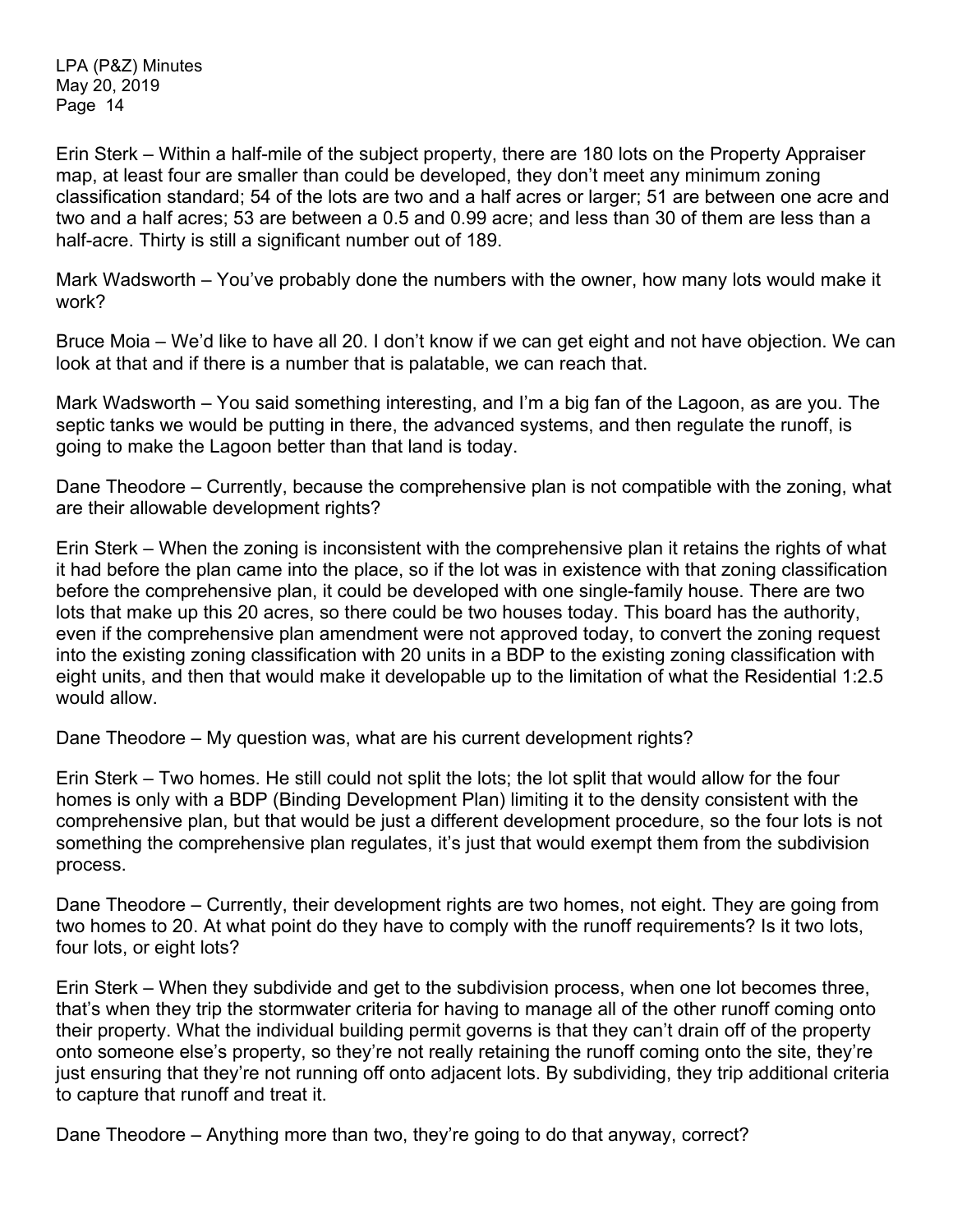Erin Sterk – Anything more than four, I would say. If they split either of those lots into more than two.

Dane Theodore – They don't have rights for that yet, because we could deny the applications, so currently they can develop two lots and they don't have to drain the runoff, but if they do anything more than that, they would have to do runoff mitigation, correct?

Erin Sterk – Yes.

Dane Theodore – Giving them a BDP (Binding Development Plan), and they're offering to do that, improving the situation, they have to do that anyway, correct?

Erin Sterk – They have to do a BDP to get to eight lots.

Dane Theodore – I'm not at eight lots yet. Through whatever means, they develop two houses there, they are going to have to do stormwater mitigation.

Erin Sterk – If they go through the subdivision process.

Dane Theodore – Relative to the enhanced septic systems, there is an overlay; how many feet does that extend from the water surface?

Erin Sterk – I think it's 60 meters in this area. My understanding is that that buffer area is smaller than some of the other environmental layers on the property, such as the coastal high hazard area.

Dane Theodore – Those overlay districts encompass about one-third of that lot.

Bruce Moia – It's about one-tenth. It's 1,600 feet deep, the whole property, and the 60 meters is about 180 feet, so that's about 10%.

Dane Theodore – There are deeper overlays that require enhanced septic systems?

Erin Sterk – No, there are other environmental layers on the property, such as the coastal high hazard area, or flood plain, that encompass more of the property than the distance for the septic overlay. So, there are other limitations, and they can't even get to that septic overlay distance because of other regulations.

Dane Theodore – They would be putting in normal systems on two homes. As a comment as the School Board representative, the School Board's analysis shows that Sunrise Elementary is overcapacity. This would exacerbate that situation. I find the technical assistance comments compelling.

Scott Langston – I'm all about the Lagoon. It's hard for me to support 20 units without the data to show there can be 20 units. I agree with what Mark was saying. It would be hard for me to support that because this number, to me, is thrown out there without really having an idea of how many really can be put on there that meet all of the requirements. I know it's going to cost more money, but hopefully there is some kind of medium ground you guys can come to. That's a lot of units, in my opinion, on that 20 acres.

Ron Bartcher – I went through the County's data that they had when they put in the septic overlay, and their general comments were that the high performance tanks are twice as effective as a regular conventional septic tank. If you put in 20 homes and your tank is twice as effective, you're looking at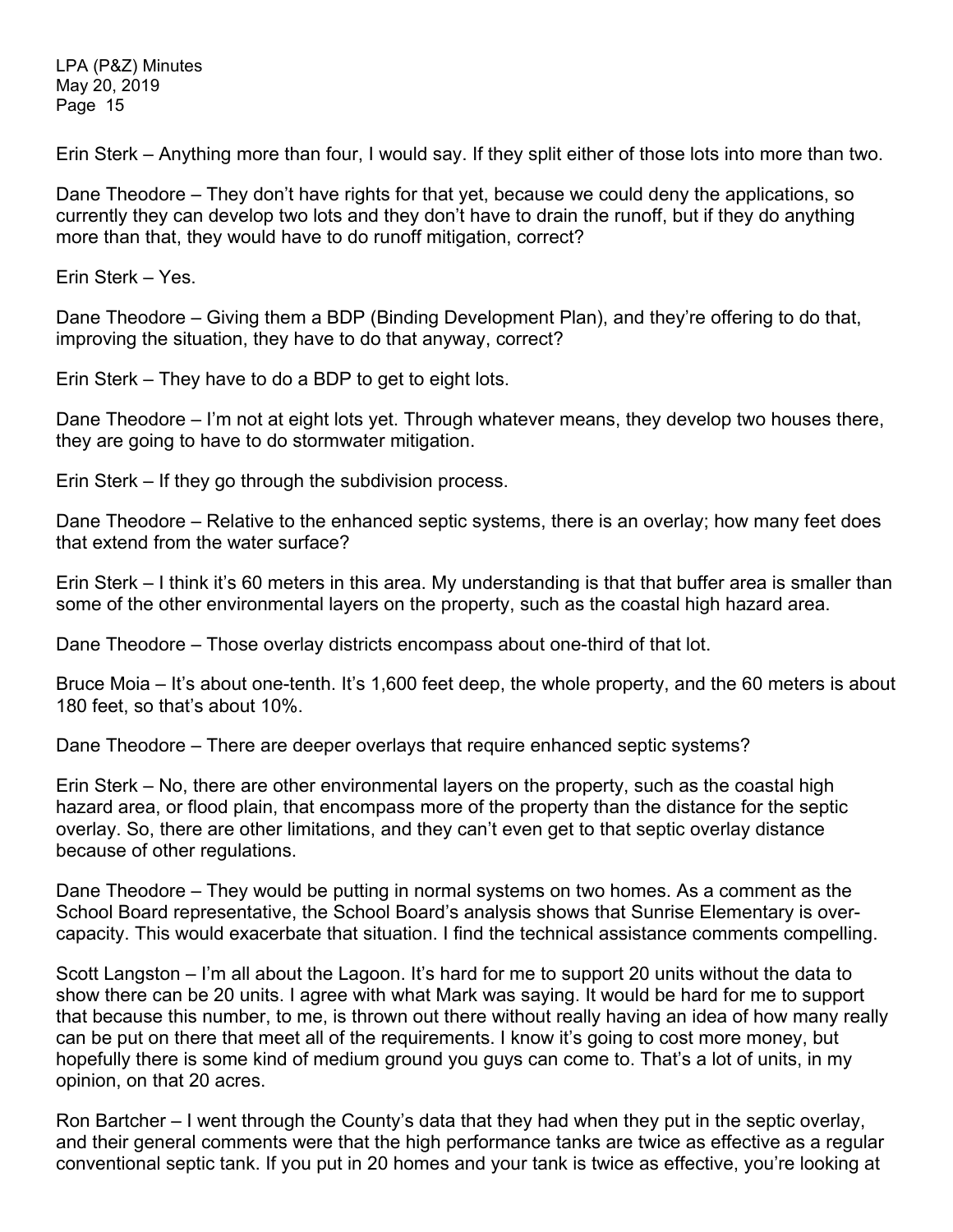1.25 times as much as you would. So, 20 homes is too much. The septic tank alone is going to increase the pollution, even the high-performance septic tanks. We have a BDP (Binding Development Plan) that doesn't say anything about high-performance septic tanks. I was very disappointed when I saw the BDP.

Henry Minneboo – The septic tanks are not something that I'm as enamored with as the Indian River Lagoon people. There's only one Lagoon, and that's the Mosquito Lagoon and no one lives there, and it's as nasty there as it is anywhere else. It's hard for me to understand that. I've always said, especially up there where the ocean is only 150 feet at different portions of the Mosquito Lagoon, why don't you flush it like a toilet and maybe we'll see what's happening. One of the scientists that I'm very close to, when I told him that five years ago he thought I'd lost it, but now he says I'm making a comeback. So, that may be an interesting thing in the future. Bruce, is there a compromise here? We have a few that are not excited about 20 lots. Is there a number that's suitable?

Bruce Moia – I'd like to hear what Peter has to say before I come up with a number.

Henry Minneboo – The improvements you make are going to be tremendous and will have a positive impact.

Peter Filiberto – I heard a 15-foot buffer and taking Rochelle's count of 25% rule of thumb for retention, utilities, and road, realistically, I see that you can maybe fit 12 – 13 houses. I think what you're shooting for is not eight, but more than eight and less than 15.

Bruce Moia – No, but close.

Peter Filiberto – I can't see any other way with a 15-foot buffer, but I do like the advanced septic system, and the stormwater management system, I think those are excellent things to put on the property.

Bruce Moia – We don't want to pollute the river any more than it is already being polluted. It's polluting the river in the way it sits now, and Saint Johns River Water Management District will tell you that. Right now, this vacant piece of property is polluting the river to a certain point, and we would reduce that by developing it. Even just 10 years ago it was completely different. As far as the numbers, it's not that simple. This project will not get off the ground with less than 16 lots. We can get eight lots with the existing land use, and we would still be reducing the pollutant level based on the septic system alone.

Brian Hodgers – If we were to approve the project for 12 lots, and they do their site planning, and they come back and say that can fit 15 lots, can we make it binding upon them to come back in front of us to get it increased to 15?

Bruce Moia – We want to ask for the maximum possible, and if we can't get there we don't have to come back, but we can't increase it. If we get 16 we would not be allowed to do more than that. I apologize for the BDP, we came here to see what the board had to say so that we could offer what we would offer, because we didn't know all of the information that would come out of the audience, so we waited and now we've told you all the things that we're going to do, and in addition to everything we've already said we'd do, we will limit it to 16 lots. That's really all we can do.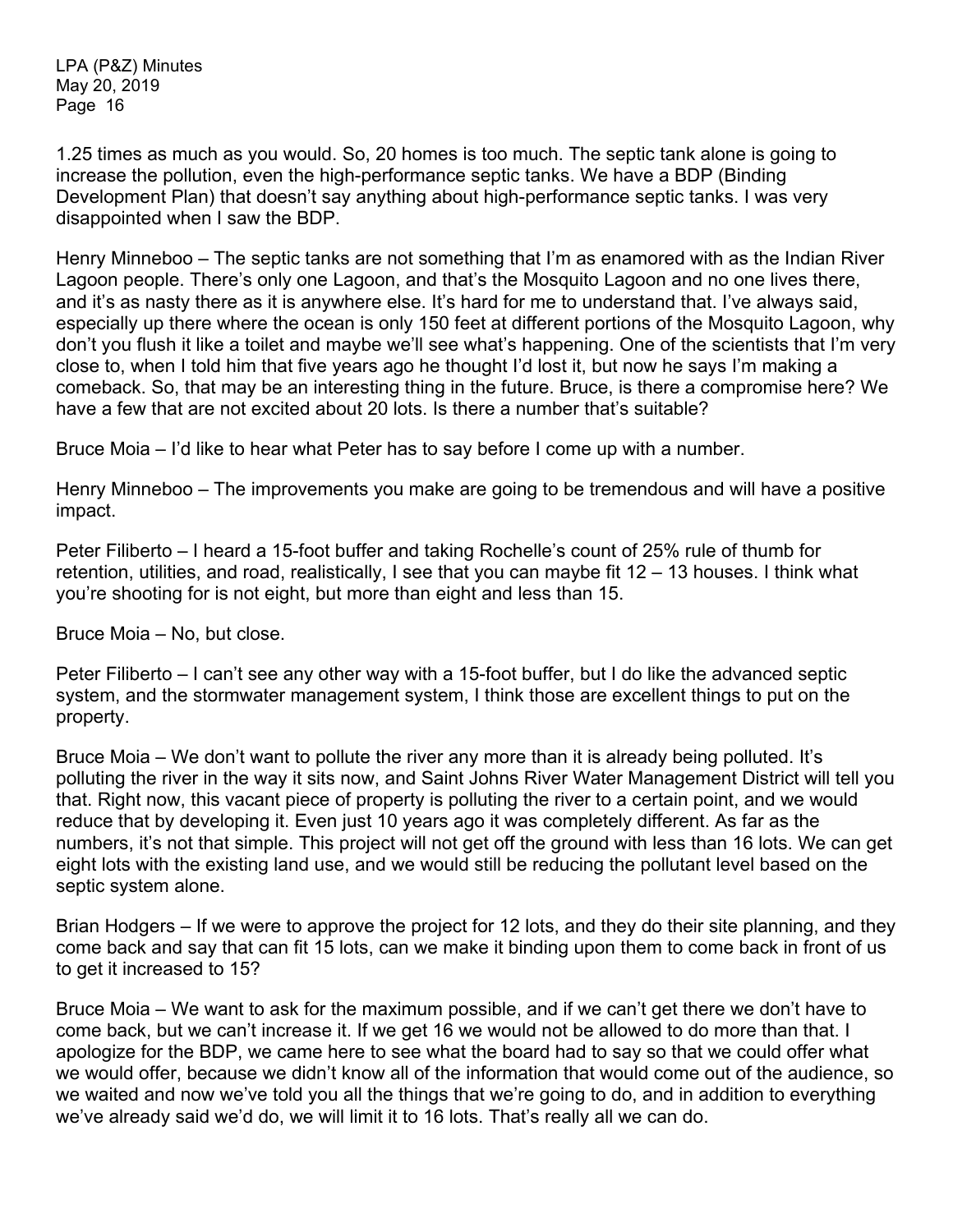Brian Hodgers – If we approve for 20 lots, but you can only get 12 lots, you're going to walk away from the project, from what I'm hearing, but if we don't approve it at all you walk away today, but if we approve it for 12 or 13 and say you have to come back in front of us if you can get 15, 16, or 17, would that be something you'd be willing to do?

Bruce Moia – Not really. That would be really unusual. That's going through the entire design process and spending hundreds of thousands of dollars and then coming back to you to say we can get 18 lots. Are you going to approve that?

Rochelle Lawandales – It would require another comprehensive plan amendment.

Erin Sterk – If the comprehensive plan amendment was approved today, which would be necessary to get to 12 lots, because you can't get there with Residential 1, then that would be in place regardless of the number of lots limited by the BDP (Binding Development Plan). If that was limited by the BDP there would be another zoning action to come back before you to demonstrate the change. It's still another procedure, and it's still all based on what the engineering would allow. Yes, you can put that limitation in the BDP, and there would be a procedure to amend the BDP, but the applicant will have to agree to that limitation.

Henry Minneboo – My final suggestion is we let Bruce sit down and we decide how many lots, and forward that to the Commission.

Rochelle Lawandales – Your lot sizes would not be less than one acre?

Bruce Moia – No, we would be no less than a half-acre, and no less than one acre from a certain point to the river.

Rochelle Lawandales – Would you consider a minimum of one-acre lots?

Bruce Moia – No, because we would definitely not get 16 lots. We have to have some lots under an acre to get 16 lots.

Ben Glover – What is the difference in what is being requested today and the several subdivisions we have approved on North Merritt Island?

Ron Bartcher – The big difference is sewer. On Merritt Island they are putting in sewer, not dealing with septic tanks, and that's why most of them were approved recently. If there was sewer down here there would be no problem.

Rochelle Lawandales – There were also several on North Merritt Island that were not on the river.

Ben Glover – They are all close to the river and we know how wet it is up there, so it's running straight to the river. On one subdivision, we required them to put in the advanced septic system.

Erin Sterk – Many of the proposals in North Merritt Island were not proposing to change the comprehensive plan. They were developing with the smaller lot sizes and coming to you for a zoning classification consistent with the plan that was in place.

Rochelle Lawandales – Most of them were Residential 1.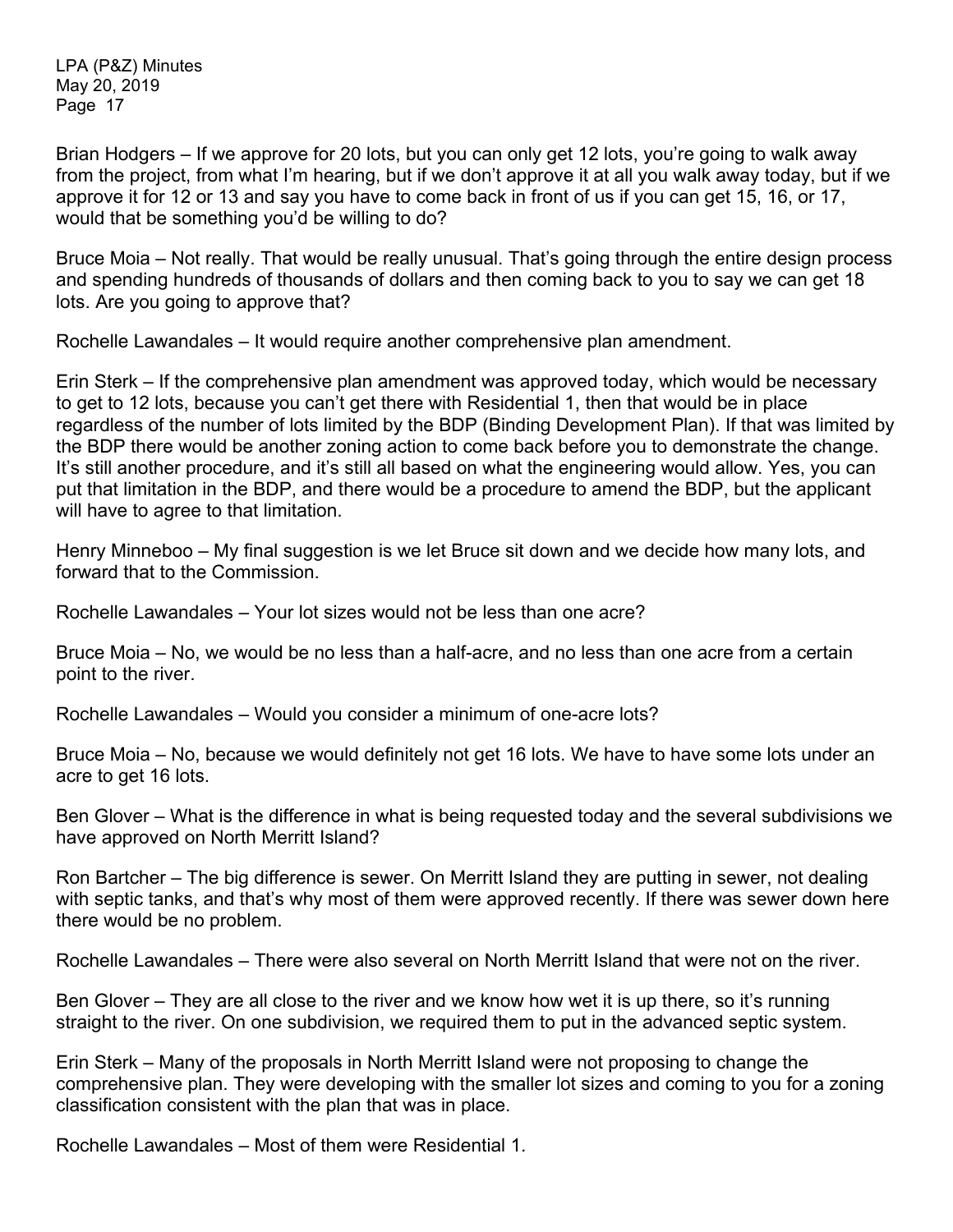Brian Hodgers – Mr. Chairman, I support what you said about flushing the Lagoon. Anybody who has been up in a small airplane in this area, it's brown ugly water when you look at the entire Lagoon, but in the New Smyrna outlet or the Sebastian outlet, the water is blue. To your point about Mosquito Lagoon, there are very few houses up there and I think we should support this project but figure out the limitation as to how many units. If they're doing stormwater runoff, it's going to benefit the existing homeowners. From that perspective, with all the development around there, the number of lots that are less than half an acre being 30, and there are 53 between a half-acre and an acre, I'll make a motion to approve it, but I need guidance as to how we come to the number of lots. Just from looking at it, there's no way they're going to get 20 lots. If they can't make the numbers work, and he says 16 is the number, and if we approved 16 lots and they go to planning and it falls apart on them, that's on them at that point. If we have to agree to 16 lots, make it 14 lots, I just think the project is something we should approve, but how do we come to that number.

Henry Minneboo – We have an obligation to provide the commission with a number and they have the authority to change that, or have some additional information that maybe we didn't have. I've been calculating and I'm near 14 lots. I don't want to debate Bruce, but 14 lots seems to be a manageable number. I don't know if that's acceptable to them, but it's a number we have to come up with for the Commission.

Rochelle Lawandales – Brian, I agree with most of what you say, except for the fact that over 55% of the lots in the area are greater than one acre, and I think we have to decide that there is a line in the sand. For me, I know I've been involved in a lot of resiliency studies and sustainability studies, and the rise is happening in the river, it's not happening in the ocean. When you have a coastal high hazard area that says to limit densities, and a FEMA (Federal Emergency Management Agency) flood program that has this area as one of the worst, when there's wetlands down here, and when all that does help to support a natural filtration system and limit the impacts of financial expenditures, both public and private, protecting life and property, and retreating from that the area, there is no way I can support 16 lots. I might support 14 lots, but I think the lot sizes need to be a minimum of one acre.

Brian Hodgers – The wetlands are by the water, so developing the property is not going to change the wetlands at all. I think we should remove that from the table because he's not going to affect the wetlands. With regards to the flood and the FEMA levels, changing the maps at the end of the year, the majority of the property is in an X zone, and part of it in an AE zone. That's going to force them to have to build at a higher elevation, which will cost them more money, but they are also going to have to do stormwater management as a result of the density, so that's going to help that whole area, whether it not just be this street, but the surrounding properties on both sides, and I think that's another benefit to the project. I think it's up to them to figure out what makes it work. A few meetings ago, Henry mentioned the cost to come to these meetings is getting so high, and for them to have to do a site plan before they come back here, that might get excessive. If they think they can do it with 16 lots, we approve 16 lots, they come back after going through all the requirements and they find out they can only do 14 lots maybe they walk away from the project. I don't personally care if you want 14, 15, or 16 lots, but I think everybody on the board should give their vote as to what they think the appropriate number should be.

Erin Sterk – Just to clarify, you have to come up with your number and have the applicant agree to it and voluntarily commit to a BDP (Binding Development Plan). If he is saying he can't agree to 14, this board can't just put that on there.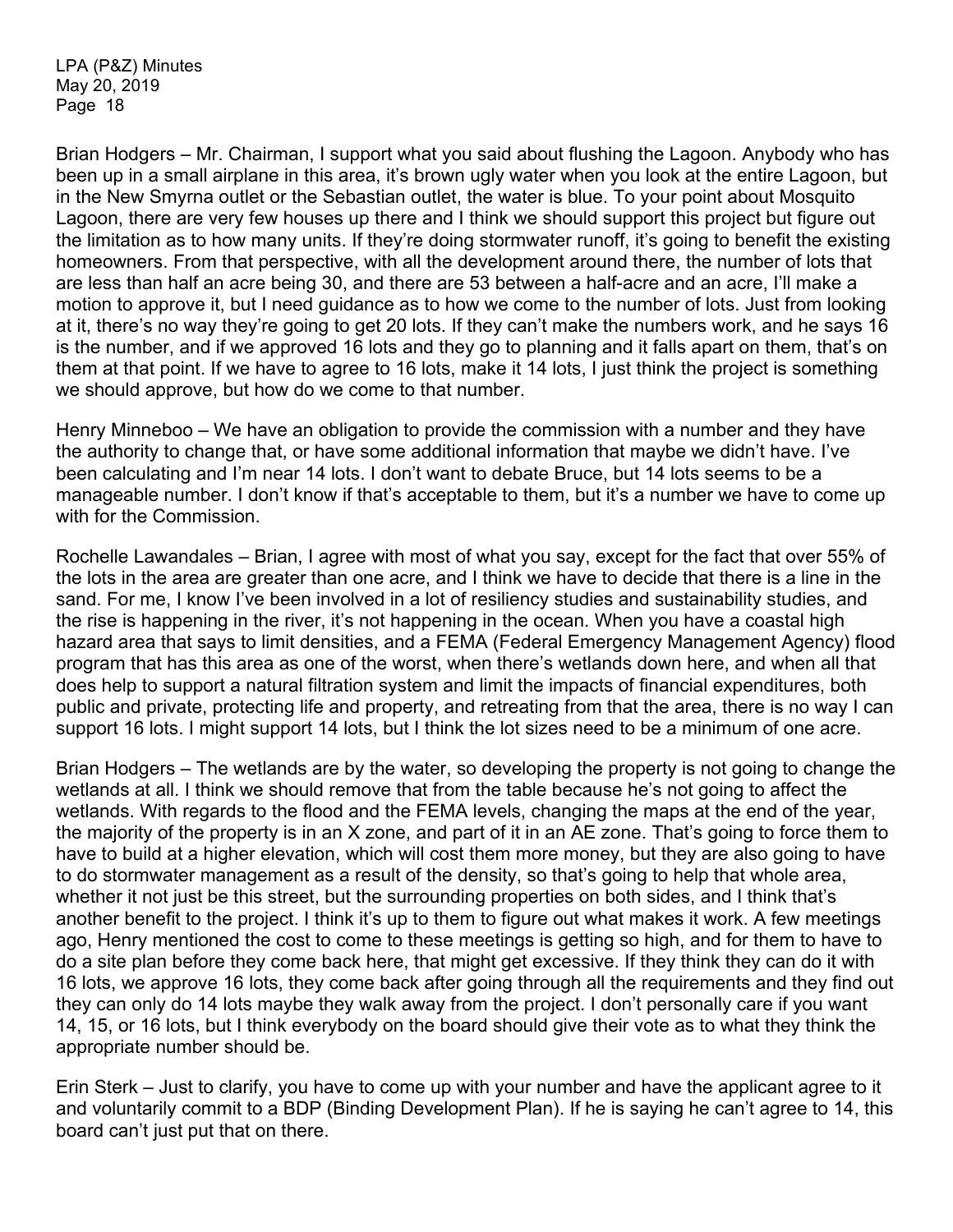Rochelle Lawandales – I need to understand if we are going to consider a BDP (Binding Development Plan), what all of the stipulations are that would go into a BDP.

Jad Brewer – Once again, it has to be voluntary. If the applicant doesn't agree to the number that the board recommends, you could deny it and provide a recommendation to the Board that had it been limited to a certain number you might have approved it.

Rochelle Lawandales – Do we have a list of what has been proffered?

Erin Sterk – Bruce, could you come up so we're not speaking on your behalf?

Bruce Moia – What would you like us to agree to? 16 lots?

Erin Sterk – And all of the other commitments, such as the 2,000 square feet.

Bruce Moia – We're going to modify the 20 residential unit request to 16, a minimum floor area of 2,000 square feet from 1,300 square feet, a minimum lot size of 0.5 acres north of the north line of Lot 10 of the adjacent subdivision to the west, and anything south of that would be one-acre minimum, retain all the existing specimen oaks, which are 24 inches and over, which is 14 total, provide a stormwater management system that meets County and Saint Johns River Water Management District requirements, provide advanced septic systems for all lots within the subdivision, no more than 0.37 acres of impact to the isolated wetland only, with no impact to the wetland along the shoreline; provide a 15-foot perimeter vegetative buffer tract; and create a homeowners association with an architectural review board.

Henry Minneboo – If someone would make a motion to that.

Rochelle Lawandales – Is there a willingness to stay out of the coastal high hazard area in addition to the wetlands?

Bruce Moia – I don't know exactly where that is. The houses will be built to today's standards, which is better than any other home that's there that was built, unless it was built five years ago. If it has to be built to certain standards we would meet those, but I don't know about staying out of it all together.

Rochelle Lawandales – This would be a private road or a public road?

Bruce Moia – Private road.

Rochelle Lawandales – Are you looking at having any water-related activities, such as a dock?

Bruce Moia – Possibly, but it would be up to whoever purchases the riverfront lots.

Rochelle Lawandales – And that would be solely for the residents of the community?

Bruce Moia – We abut a right-of-way on the east side that has access to the river, and we will only do what the Department of Environmental Protection will allow in that area and that would probably be for the individual residences.

Erin Sterk – Bruce, I thought earlier in the conversation we mentioned one access to Fleming Grant Road.